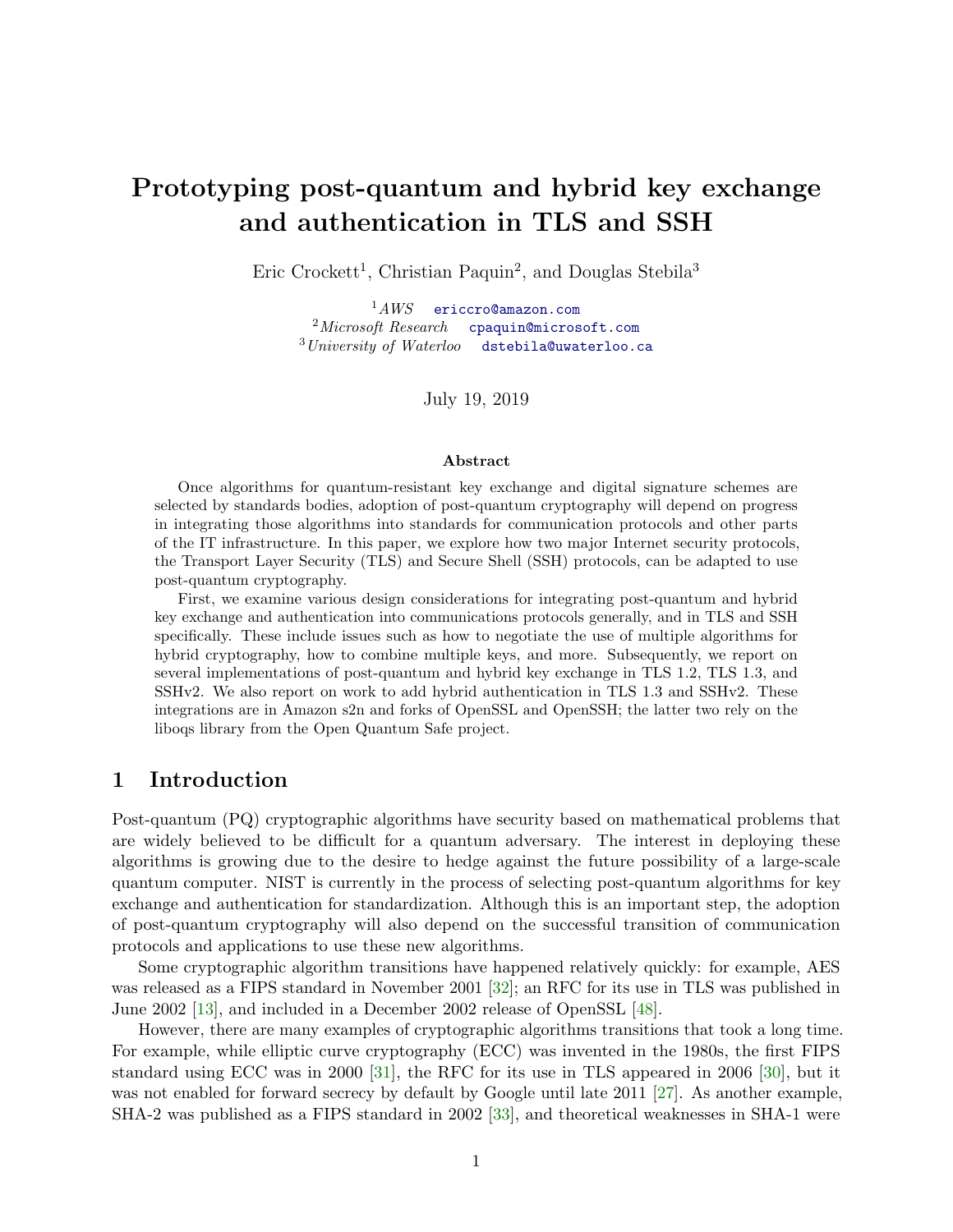known in 2005 [\[51\]](#page-23-1). Yet web browsers did not stop accepting SHA-1-based certificates until January 2017 [\[53\]](#page-23-2), only a month before the first collisions in SHA-1 were demonstrated [\[45,](#page-23-3) [46\]](#page-23-4).

This highlights the importance of beginning to plan for the transition to post-quantum cryptography early. There are several steps in such a transition for network protocols. First, each network protocol must be evaluated for any constraints that make it challenging to add new algorithms with potentially new characteristics, such as lack of ability to replace or negotiate cryptographic algorithms, or limitations on sizes of keys or packets. Next, specific choices must be made in how to integrate the new algorithm into the protocol: engineering choices, such as how parameters and keys are represented in network packets, and cryptographic choices, such as how keying material is used. Furthermore, these designs must be done in a way that preserves backward compatibility with endpoints (and middle boxes) that have not yet been upgraded, while achieving desirable protocol functionality for upgraded endpoints.

Finally, the transition to post-quantum cryptography includes a twist not seen in previous cryptographic transitions: the use of two (or more) algorithms simultaneously, in what is being called "hybrid" mode. There have been suggestions that some parties may decide to use both traditional (e.g., elliptic curve Diffie–Hellman) and post-quantum algorithms together for a variety of reasons, such as maintaining compliance with industry or government regulations that have not yet been updated while still obtaining post-quantum security, or for early adopters who want the potential of post-quantum security without relying solely on a newer and relatively untested algorithm.

Related work. There have been a variety of documents outlining high-level perspectives on the general transition to post-quantum cryptography, including a whitepaper by the European Telecommunications Standards Institute [\[12\]](#page-21-1) and technical report by Hoffman [\[22\]](#page-22-5). There have been several Internet-Drafts submitted to the IETF describing mechanisms for adding post-quantum or hybrid key exchange in TLS 1.2  $[11, 43]$  $[11, 43]$  $[11, 43]$  and TLS 1.3  $[26, 42, 44, 52]$  $[26, 42, 44, 52]$  $[26, 42, 44, 52]$  $[26, 42, 44, 52]$  $[26, 42, 44, 52]$  $[26, 42, 44, 52]$  $[26, 42, 44, 52]$ ; this paper is based in part on some of the ideas in [\[11,](#page-21-2) [44\]](#page-23-7). There have also been Internet-Drafts submitted on post-quantum security for the Internet Key Exchange version 2 (IKEv2) protocol  $[17, 49]$  $[17, 49]$  $[17, 49]$ .

Various groups have also done experimental demonstrations of post-quantum or hybrid key exchange in TLS 1.2  $\left[2, 8, 9, 10, 37\right]$  $\left[2, 8, 9, 10, 37\right]$  $\left[2, 8, 9, 10, 37\right]$  $\left[2, 8, 9, 10, 37\right]$  $\left[2, 8, 9, 10, 37\right]$  $\left[2, 8, 9, 10, 37\right]$  $\left[2, 8, 9, 10, 37\right]$  $\left[2, 8, 9, 10, 37\right]$  $\left[2, 8, 9, 10, 37\right]$  and TLS 1.3  $\left[28, 38\right]$  $\left[28, 38\right]$  $\left[28, 38\right]$ . This paper includes results based on [\[2,](#page-20-0) [36,](#page-22-10) [37,](#page-22-7) [38\]](#page-22-9).

Contributions. In this paper, we report on case studies exploring how two major Internet security protocols, Transport Layer Security (TLS) and Secure Shell (SSH), can be adapted to use post-quantum cryptography, both for confidentiality (via post-quantum key exchange) and authentication (via post-quantum digital signatures). Each of our case studies includes an evaluation of design options in the context of the protocol, selection of one or two instantiations of those design options and an implementation thereof, accompanied by observations and lessons learned from the implementation. As of this writing, the case studies include results on more than half of the KEMs and signature scheme families submitted to the NIST Round 2 submission.[1](#page-1-0)

<span id="page-1-0"></span><sup>&</sup>lt;sup>1</sup>In the long run, the OQS team aims to have results on all KEMs and signature schemes in Round 2. As of this writing, liboqs includes 9 of 17 KEM families (BIKE, FrodoKEM, Kyber, LEDAcrypt, NewHope, NTRU, one member of the NTS-KEM family, Saber, and SIKE) and 6 of 9 signature families (Dilithium, MQDSS, Picnic, qTesla, Rainbow, and SPHINCS+). It is missing the KEMs Classic McEliece, HQC, LAC, NTRU Prime, some of the NTS-KEM family, ROLLO, Round5, RQC, and Three Bears, and the signature schemes FALCON, GeMSS, and LUOV. The results on BIKE and qTesla are based on the Round 1 submissions. The choice of algorithms currently was driven by a variety of non-scientific factors, including schemes that this paper's authors were connected to and schemes with implementations in the PQClean project or that were readily adaptable to the frameworks used.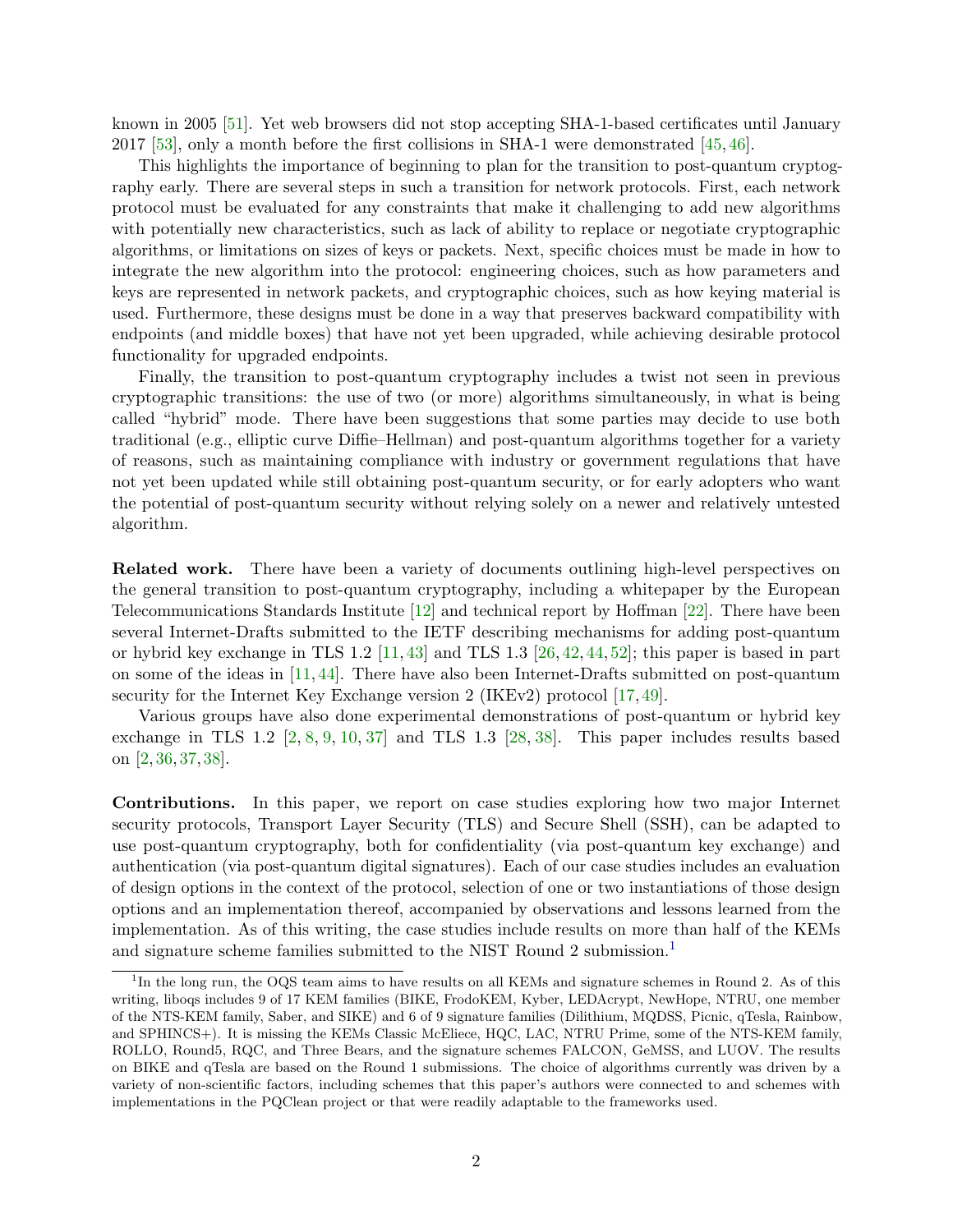<span id="page-2-0"></span>Table 1: Test results for key exchange using post-quantum and hybrid key encapsulation mechanisms in TLS and SSH implementations

|                                     | s2n<br>(TLS 1.2) | OpenSSL 1.0.2<br>(TLS 1.2) | OpenSSL 1.1.1<br>(TLS 1.3) | OpenSSH          |
|-------------------------------------|------------------|----------------------------|----------------------------|------------------|
| BIKE1-L1 (round 1)                  | - 0              | , .                        | . .                        |                  |
| BIKE1-L3 (round 1)                  |                  | $\bullet\bullet$           |                            | . .              |
| BIKE1-L5 (round 1)                  |                  | • •                        | D O                        | D O              |
| BIKE2-L1 (round 1)                  |                  |                            | . .                        | . .              |
| BIKE2-L3 (round 1)                  |                  |                            |                            | . .              |
| $BIKE2-L5$ (round 1)                |                  |                            |                            | D O              |
| BIKE3-L1 (round 1)                  |                  |                            |                            | . .              |
| BIKE3-L3 (round 1)                  |                  |                            |                            | . .              |
| BIKE3-L5 (round 1)                  |                  |                            | $\overline{\phantom{a}}$   | D A              |
| FrodoKEM-640-AES                    |                  | . .                        | . .                        | $\bullet\bullet$ |
| FrodoKEM-640-SHAKE                  |                  |                            | , .                        | . .              |
| FrodoKEM-976-AES                    |                  |                            | , .                        | . .              |
| FrodoKEM-976-SHAKE                  |                  |                            | . .                        | D O              |
| FrodoKEM-1344-AES                   |                  | ⊖                          | ಅ                          | . .              |
| FrodoKEM-1344-SHAKE                 | $=$ $-$          | ಅ                          | ಅ                          | . .              |
| Kyber512                            |                  | D O                        | D O                        |                  |
| Kyber768                            |                  |                            |                            | D O              |
| Kyber1024                           | $=$ $-$          |                            | $\epsilon$                 | . .              |
| $LEDA$ crypt-KEM-LT-12 <sup>†</sup> |                  | D O                        | . .                        | . .              |
| LEDAcrypt-KEM-LT-32 <sup>†</sup>    |                  |                            |                            | . .              |
| LEDAcrypt-KEM-LT- $52^{\dagger}$    |                  |                            | . .                        | D O              |
| NewHope-512-CCA                     |                  |                            | . .                        | . .              |
| NewHope-1024-CCA                    |                  |                            | . .                        | . .              |
| NTRU-HPS-2048-509                   |                  |                            |                            | . .              |
| NTRU-HPS-2048-677                   |                  |                            |                            | D O              |
| NTRU-HPS-4096-821                   |                  |                            |                            | • •              |
| NTRU-HRSS-701                       |                  |                            |                            |                  |
| NTS-KEM $(12,64)$ <sup>†</sup>      |                  | $\Theta$                   | $\Theta$                   | $\Theta$         |
| LightSaber-KEM                      |                  | . .                        |                            | $\bullet\bullet$ |
| Saber-KEM                           |                  |                            |                            | DO               |
| FireSaber-KEM                       |                  |                            | . .                        | . .              |
| SIKEp503 (round 1)                  | - 0              |                            |                            | - -              |
| SIKEp434                            |                  | , ,                        |                            | . .              |
| SIKEp503                            |                  |                            |                            |                  |
| SIKEp610                            |                  |                            |                            |                  |
| SIKEp751                            |                  |                            |                            | D Q              |

Legend: In each cell, the first symbol is for post-quantum-only key exchange, the second symbol is for post-quantum + ECDH key exchange; see relevant sections for the elliptic curve used. Post-quantum algorithms are NIST Round 2 specifications unless otherwise indicated; † denotes algorithms that are on testing branches of our libraries as of the time of writing.  $\bullet$  denotes success;  $\bullet$  denotes a failure that could be fixed by changing a parameter in the implementation;  $\odot$  denotes a failure that has not been resolved; – denotes the combination was not tested.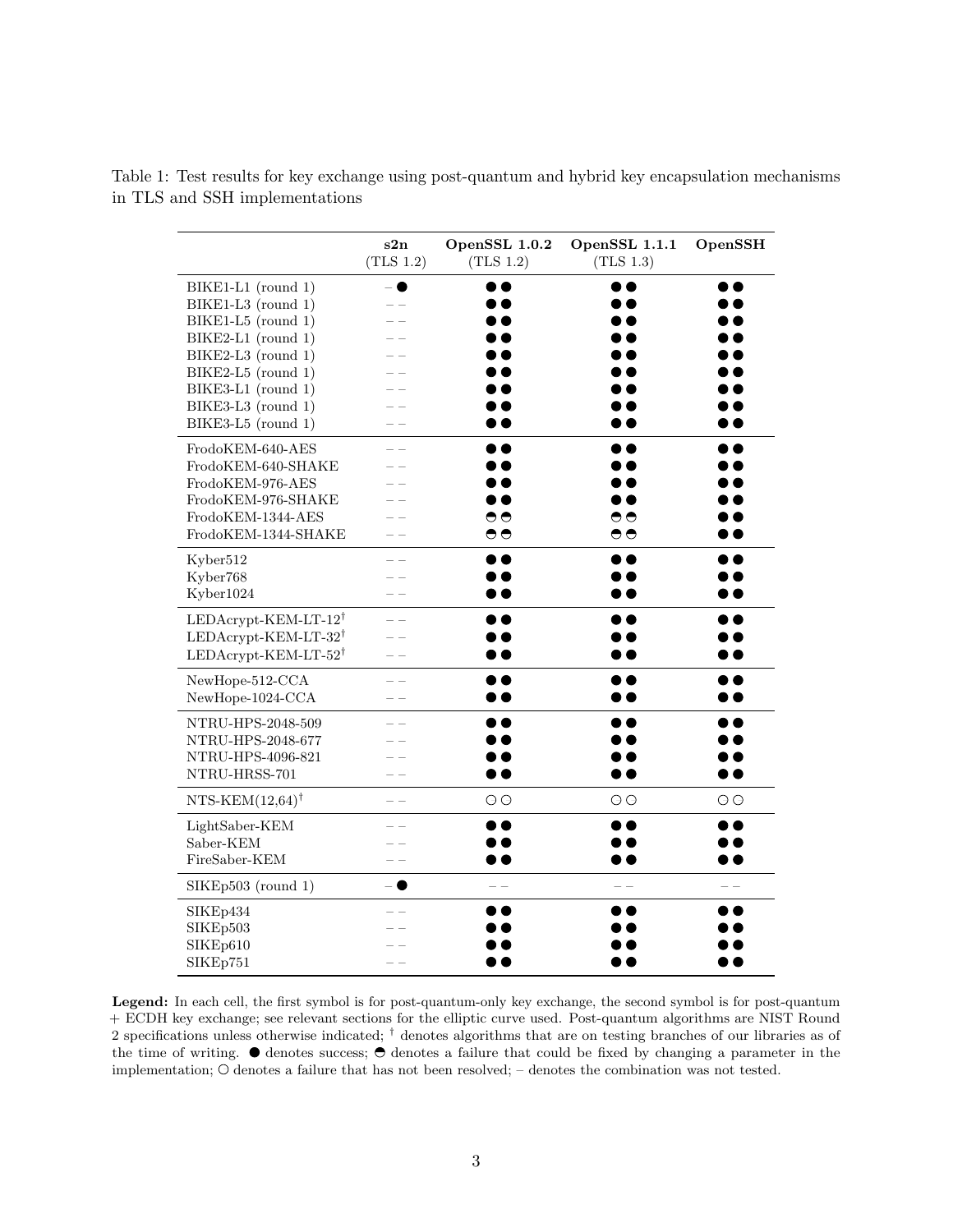Our specific case studies are as follows:

- TLS 1.2: Post-quantum and hybrid key exchange, in OpenSSL 1.0.2s and Amazon s2n.
- TLS 1.3: Post-quantum and hybrid key exchange, and post-quantum and hybrid authentication, in OpenSSL 1.1.1c.
- **SSH 2**: Post-quantum and hybrid key exchange, and post-quantum and hybrid authentication, in OpenSSH 7.9.

The OpenSSL and OpenSSH implementations rely on the liboqs library from the Open Quantum Safe project, which is a C library that provides implementations of post-quantum KEMs and signatures schemes in a common interface based on implementations from NIST submission packages; some of the implementations in liboqs are based on implementations in the PQClean project [\[25\]](#page-22-11). The s2n implementation relies on implementations directly from NIST submission packages.

Tables [1](#page-2-0) and [2](#page-4-0) list the KEM and signature schemes tested in the case studies we examine, and whether each scheme's use was successful in these prototypes. The failures encountered were in general due to large message sizes (public keys / ciphertexts for KEMs, public keys / signatures for signature schemes):

- Some of the failures involved sizes that were bigger than the protocol specification allowed; these might be fixable by changing the protocol specification, such as increasing 2-byte length fields to 3-byte length fields; but this increases the risk of incompatibilities with existing implementations. These are denoted by  $\Theta$  in Tables [1](#page-2-0) and [2.](#page-4-0)
- Some of the failures involved sizes that were within protocol specification tolerances, but where the implementation in question had internal buffers or parameters set smaller than the maximum size permitted by the specification. In these cases, we were able to increase the implementations' buffers or parameters and get the algorithm working. These are denoted by  $\Theta$  in Tables [1](#page-2-0) and [2.](#page-4-0)

Details about the failures and lessons learned appear in the corresponding sections of the paper.

Limitations and future work. The implementations reported in this paper at the time of writing had not incorporated some NIST Round 2 submissions into their frameworks, so the results are incomplete. Beyond adding the remaining Round 2 submissions, the next steps for our work would be on benchmarking the performance of network protocols when using post-quantum algorithms.

#### 2 Hybrid modes

TLS and SSH are designed with algorithm agility in mind, so they permit parties to support multiple cryptographic algorithms within each category of functionality (key exchange, public key authentication, symmetric cipher, hash function, etc.); such a combination is called a "ciphersuite" in the context of TLS, and we will use that terminology in general.

Both TLS and SSH include a mechanism for negotiating which ciphersuite to use, either all-atonce or in an `a la carte manner. In principle, negotiation allows for parties which support different subsets of algorithms to select a mutually agreeable ciphersuite, provided they have at least one overlapping supported algorithm in each category. In practice, negotiation works fairly well: while there have been problems with incompatibilities between implementations, these have tended to arise elsewhere in the protocol, not directly in the cryptographic algorithms supported.

However, TLS and SSH are designed to actually negotiate and subsequently use only a single algorithm in each category of the ciphersuite: while they can select from multiple key exchange mechanisms, they have to pick only one to use. To support hybrid modes of key exchange or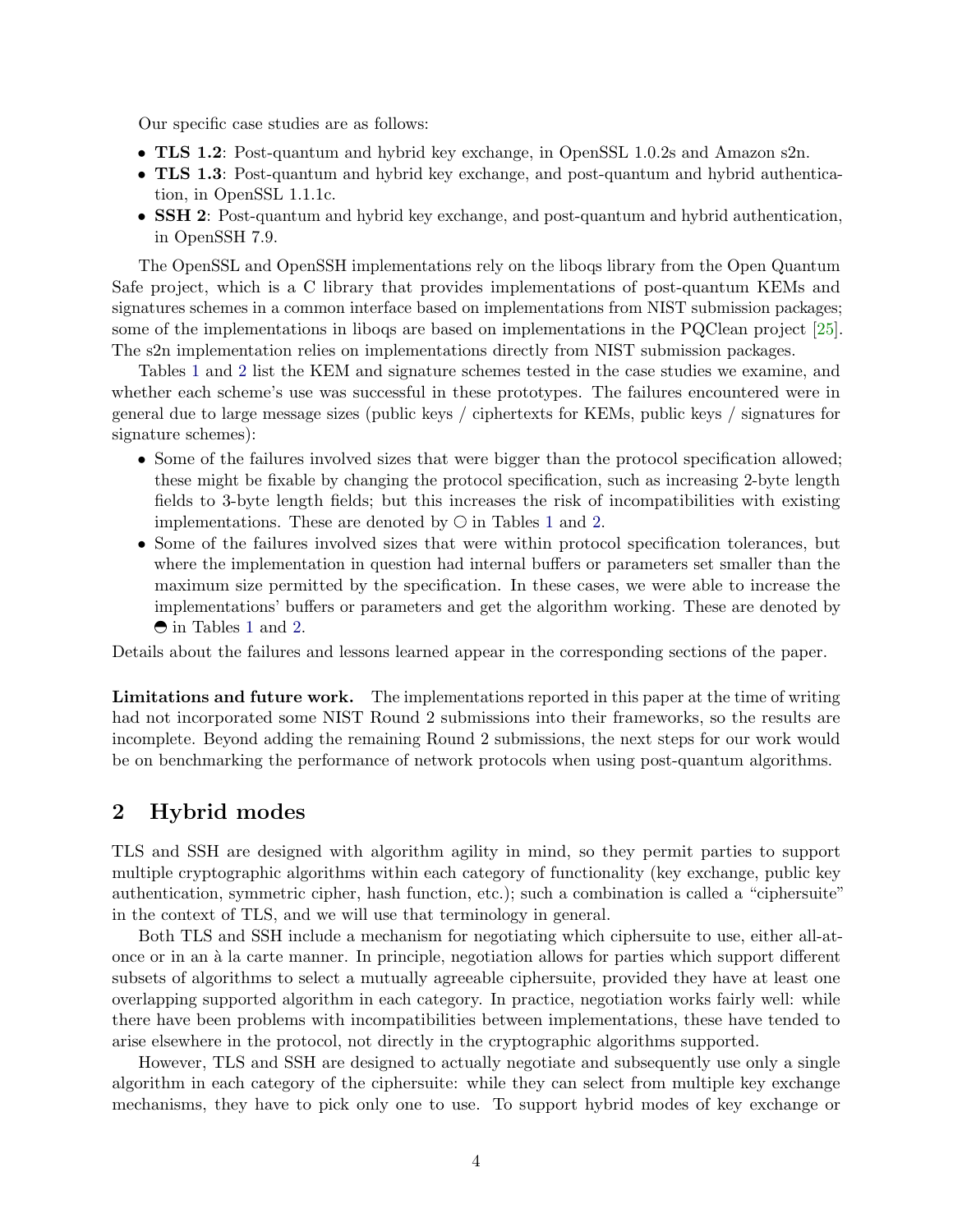|                                                           | <b>OpenSSL 1.1.1 (TLS 1.3)</b> | OpenSSH             |
|-----------------------------------------------------------|--------------------------------|---------------------|
| Dilithium-2                                               |                                |                     |
| Dilithium-3                                               |                                |                     |
| Dilithium-4                                               |                                |                     |
| MQDSS-31-48                                               | ⊖                              |                     |
| $MQDSS-31-64$                                             | $\bullet\bullet$               |                     |
| Picnic-L1-FS                                              | ⊖                              | $\bullet$ $\bullet$ |
| Picnic-L1-UR                                              | ⊖                              | $\bullet$           |
| Picnic-L3-FS                                              | $\Theta$                       | $\bullet$           |
| Picnic-L3-UR                                              | $\Theta$                       | $\bullet$           |
| Picnic-L5-FS                                              | $\Theta$                       | $\bullet$           |
| Picnic-L5-UR                                              | $\Theta$                       | $\bullet$           |
| Picnic2-L1-FS                                             | $\bullet$ $\bullet$            | $\bullet$           |
| Picnic2-L3-FS                                             | ⊖                              |                     |
| Picnic2-L5-FS                                             | $\bullet\bullet$               | $\bullet$           |
| $q$ Tesla-I (round 1)                                     | D O                            | $\bullet$           |
| $q$ Tesla-III-size (round 1)                              |                                |                     |
| qTesla-III-speed (round 1)                                |                                |                     |
| Rainbow-Ia-Classic <sup>†</sup>                           | ⊖                              | ⊖                   |
| Rainbow-Ia-Cyclic <sup>†</sup>                            |                                | D O                 |
| Rainbow-Ia-Cyclic-Compressed <sup>†</sup>                 | D O                            | $\bullet$           |
| Rainbow-IIIc-Classic <sup>†</sup>                         | ⊖                              | $\Theta$            |
| Rainbow-IIIc-Cyclic <sup>†</sup>                          | ⊖                              | $\Theta$            |
| Rainbow-IIIc-Cyclic-Compressed <sup>†</sup>               | ⊖                              | $\Theta$            |
| Rainbow-Vc-Classic <sup>†</sup>                           | ⊖                              | $\Theta$            |
| Rainbow-Vc-Cyclic <sup>†</sup>                            | ⊖                              | $\Theta$            |
| Rainbow-Vc-Cyclic-Compressed <sup>†</sup>                 | ⊖                              | $\Theta$            |
| SPHINCS+-{Haraka, SHA256, SHAKE256}-128f-{robust, simple} | ಅ                              | $\bullet\bullet$    |
| SPHINCS+-{Haraka, SHA256, SHAKE256}-128s-{robust, simple} | D O                            | D O                 |
| SPHINCS+-{Haraka, SHA256, SHAKE256}-192f-{robust, simple} | ⊖                              | $\bullet$           |
| SPHINCS+-{Haraka, SHA256, SHAKE256}-192s-{robust, simple} | $\bullet\bullet$               | ) e                 |
| SPHINCS+-{Haraka, SHA256, SHAKE256}-256f-{robust, simple} | ⊖                              |                     |
| SPHINCS+-{Haraka, SHA256, SHAKE256}-256s-{robust, simple} | ⊖                              |                     |

<span id="page-4-0"></span>Table 2: Test results for authentication using post-quantum and hybrid signatures in TLS and SSH implementations

Legend: In each cell, the first symbol is for post-quantum-only authentication, the second symbol is for hybrid post-quantum + traditional authentication; see relevant sections for the traditional authentication method used. Post-quantum algorithms are NIST Round 2 specifications unless otherwise indicated;  $\dagger$  denotes algorithms that are on testing branches of our libraries as of the time of writing.  $\bullet$  denotes success;  $\bullet$  denotes a failure that could be fixed by changing a parameter in the implementation;  $\odot$  denotes a failure because a fix would violate the protocol specification or for another as-yet unidentified reason.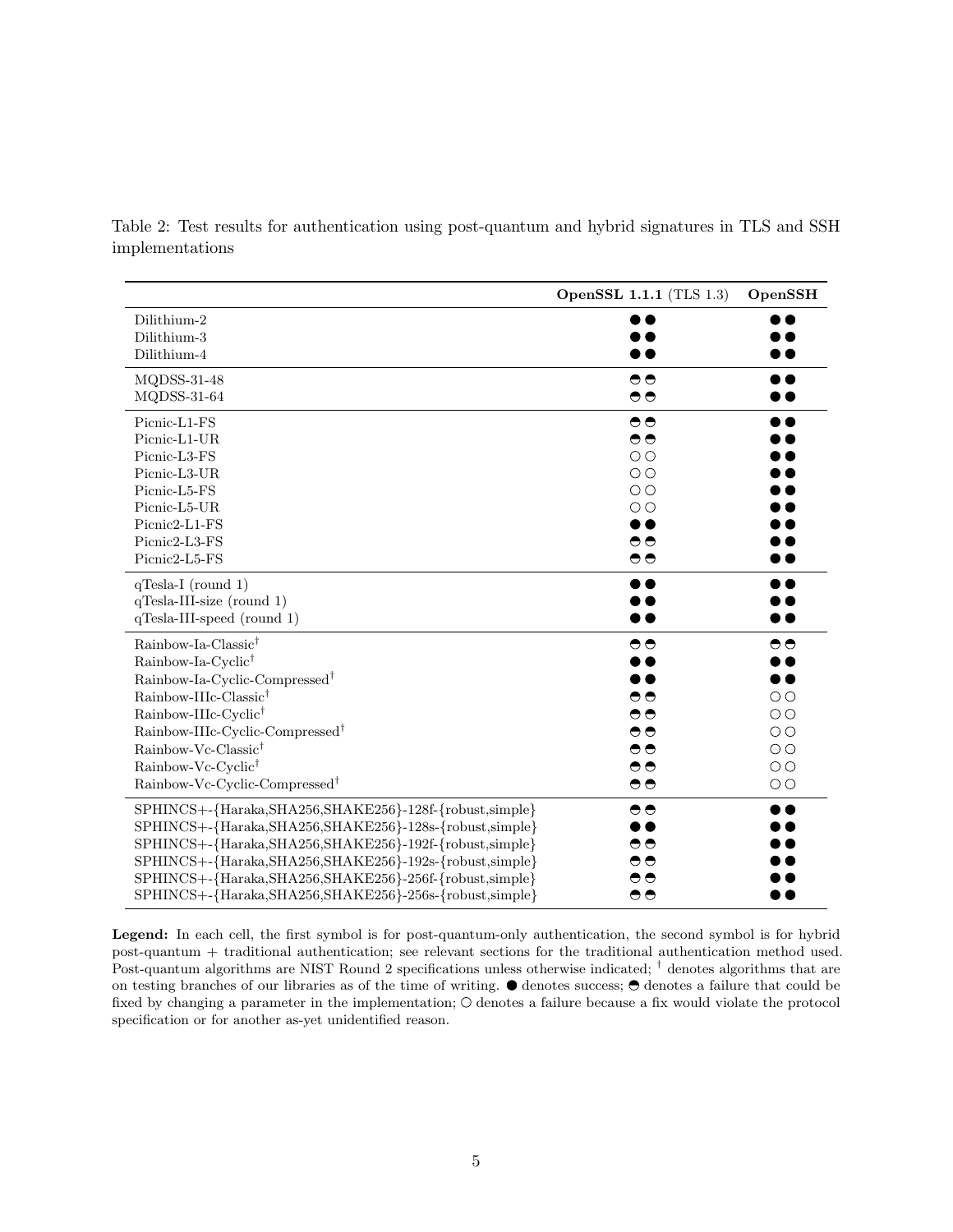authentication, the protocol must be modified to indicate how to negotiate a combination of algorithms to use in hybrid mode, and how to combine them cryptographically.

In this section we explore high-level goals and design considerations for hybrid modes of key exchange and authentication. In subsequent sections, we discuss options specific to particular versions of TLS and SSH.

# 2.1 Goals for hybrid modes

The primary goal of a hybrid mode is to ensure that the desired security property holds as long as one of the component schemes remains unbroken. For key exchange, this means that the session key should remain secure (and thus application data confidential) as long as one of the component key exchange mechanisms is unbroken. For authentication, this means that the protocol should provide secure authentication as long as one of the digital signatures schemes is unbroken at the time of session establishment.

In addition to the primary cryptographic goals, there may be several additional goals for hybrid modes in real-world network protocols. These include:

Backwards compatibility. Clients and servers who are "hybrid-aware", i.e., compliant with whatever hybrid mode is added to TLS or SSH, should remain compatible with endpoints and middle-boxes that are not hybrid-aware.

The three scenarios to consider are:

- 1. Hybrid-aware client, hybrid-aware server: These parties should negotiate and use hybrid modes.
- 2. Hybrid-aware client, non-hybrid-aware server: These parties should negotiate a traditional (non-PQ) ciphersuite (if the hybrid-aware client is willing to downgrade to traditional-only).
- 3. Non-hybrid-aware client, hybrid-aware server: These parties should establish a traditional (non-PQ) ciphersuite (if the hybrid-aware server is willing to downgrade to traditional-only).

Ideally backwards compatibility should be achieved without extra round trips and without sending duplicate information; see below.

High performance. Use of hybrid modes should not be prohibitively expensive in terms of computational performance. In general this will depend on the performance characteristics of the specific cryptographic algorithms used, and the hybridization should not substantially affect performance. Preliminary results about such performance include [\[8,](#page-21-4) [9,](#page-21-5) [10\]](#page-21-6).

Low latency. Use of hybrid modes should not substantially increase the latency experienced to establish a connection. Factors affecting this may include the following:

- The computational performance characteristics of the specific algorithms used. See above.
- The size of messages to be transmitted. Public key / ciphertext / signature sizes for postquantum algorithms range from hundreds of bytes to over one hundred kilobytes, so this impact can be substantial. See  $[8,9]$  $[8,9]$  for preliminary results in a laboratory setting, and  $[29]$ for preliminary results on more realistic networks.
- Additional round trips added to the protocol. See below.

No extra round trips. Attempting to negotiate hybrid modes should not lead to extra round trips in any of the three hybrid-aware/non-hybrid-aware scenarios listed above.

No duplicate information. Attempting to negotiate hybrid modes should not mean having to send multiple cryptographic values for the same algorithm.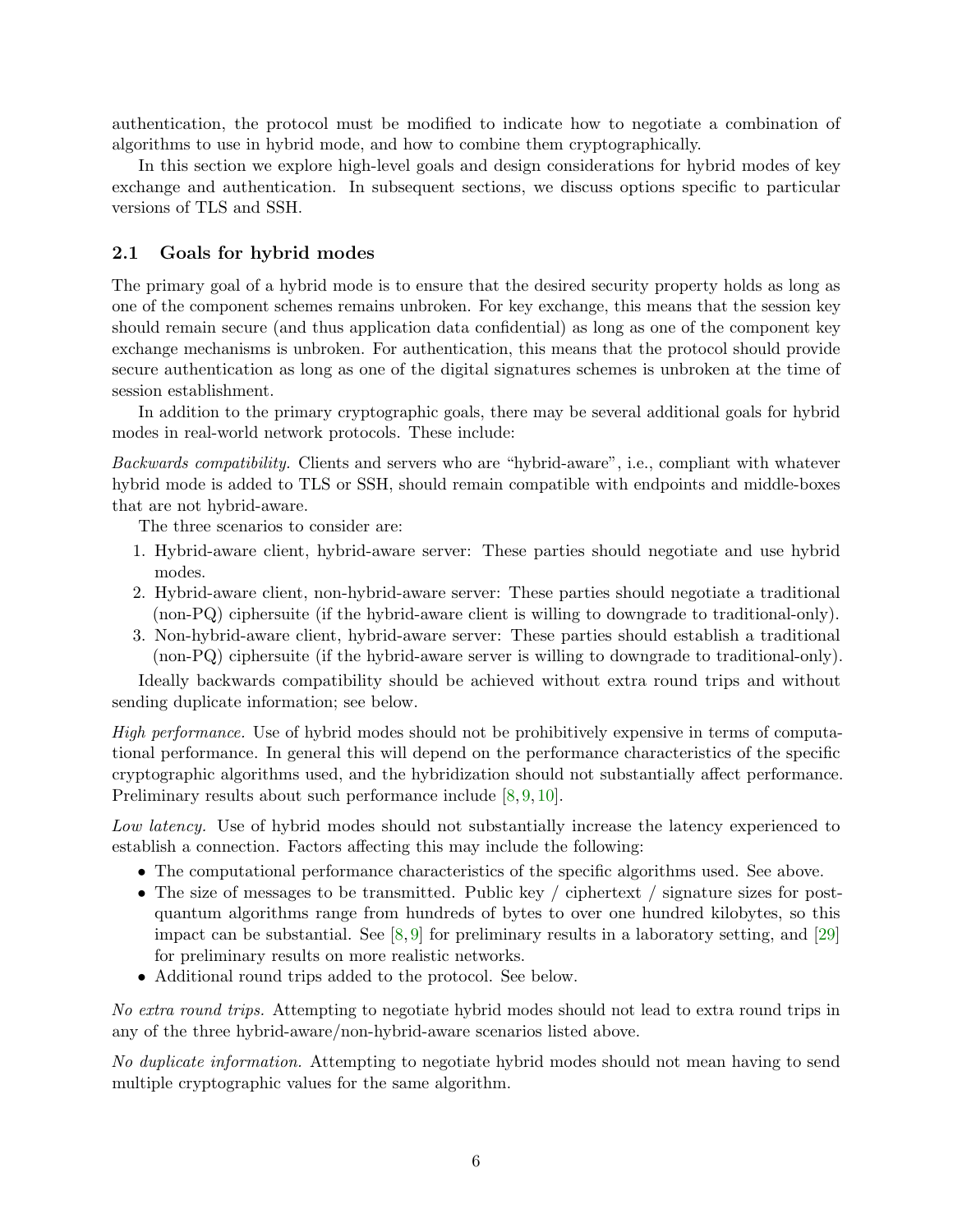# <span id="page-6-0"></span>2.2 Design considerations for hybrid modes

In general, we identify four distinct axes along which one can make choices when adding support for hybrid modes. These are:

- 1. How to negotiate the use of hybridization in general, and component algorithms and parameters specifically?
- 2. How many component algorithms can be combined?
- 3. How should cryptographic data from multiple algorithms (public keys / ciphertexts / signatures) be conveyed?
- 4. How should cryptographic data from multiple algorithms (e.g., shared secrets) be combined?

Some of the answers to these questions are specific to details of a particular network protocol, while others are independent of protocol specifics.

### 2.2.1 Negotiation

Many network protocols, including TLS and SSH, negotiate which algorithms to use with the following basic approach: one party sends an ordered list of supported algorithms, and the other party responds either with a single selection from that list, or with their own ordered list of supported algorithms (and then the protocol specifies how to mutually select a single element from two ordered lists). If no mutually supported algorithm can be found, an error is raised or communicated.

For hybrid modes, the goal is to negotiate two or more algorithms and use both of them. The main choice to make when negotiating algorithms for hybrid modes is whether each algorithm in the hybrid mode should be negotiated separately or as a single combined algorithm. A second choice is whether to separately or jointly negotiate parameterizations of a cryptographic algorithm. For example, in key exchange, a ciphersuite could either specify that the key exchange will be "ECDH", with parameters specified separately, or the ciphersuite could include both the algorithm and parameters, e.g., "ECDH+nistp256".

If each algorithm is to be negotiated separately, then the protocol's message formats and logic will need to be modified to allow negotiation of multiple component algorithms. The designer of the negotiation mechanism must also choose whether to separately negotiate component algorithms of different types – for example, "select one of the following traditional algorithms, select one of the following post-quantum algorithms" – or informally (at least within the protocol syntax) distinguish between algorithm types – for example, "select two of the following algorithms" where it is up to the implementation to pick one traditional and one post-quantum. Care must be taken to ensure that individually negotiated algorithms having matching security levels. There is also the potential that additional message formats for conveying a second list to negotiate may affect backwards compatibility with old implementations.

In contrast, negotiating an overall combination of algorithms can be more easily accomplished by defining new identifiers that simply represent a pair of algorithms. This requires no new protocol logic or message format modifications during negotiation (although later cryptographic computations must still be updated to use both algorithms). However, drawbacks of this approach could be that a quadratic number of algorithm identifiers must be defined, one for each combination, and that some protocols may end up sending duplicate values (see TLS 1.3 key exchange below).

# 2.2.2 Number of component algorithms

The key decision to make here is whether the number of algorithms that can be combined in a single hybrid mode is fixed or variable, and if fixed, how many. There appears to be no consensus on this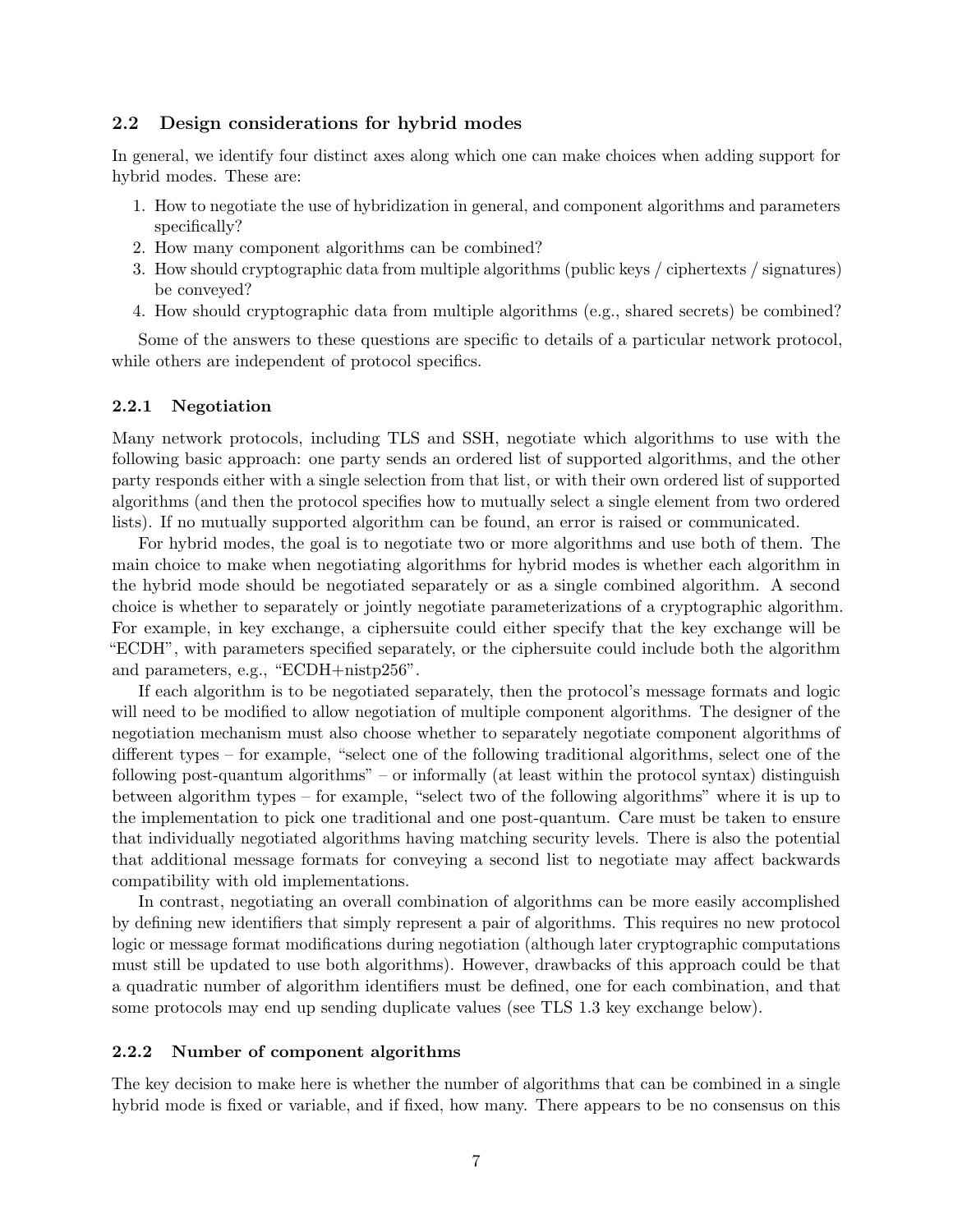matter: some Internet-Drafts for hybrid key exchange in TLS have fixed to two algorithms [\[11,](#page-21-2)[26,](#page-22-6)[42\]](#page-23-6), others have a variable number of two or more [\[43,](#page-23-5) [52\]](#page-23-8).

# 2.2.3 How to convey cryptographic data

If hybrid modes are to be used, then the parties must convey cryptographic data (public keys, ciphertexts, signatures) for multiple cryptosystems within the protocol. Many protocols, including TLS and SSH, are designed with some extensibility, but not in arbitrary locations: in TLS, for example, the ClientHello and ServerHello messages explicitly support extensions, but other messages do not.

To convey cryptographic data from multiple algorithms, one could either try to extend the messages in which the cryptographic data is sent to provide additional locations for cryptographic values, or one could concatenate the data from multiple algorithms into a single value and place that in the existing message structure. In general the latter is simpler (since it requires no changes to the protocol format or logic), and potentially has fewer backwards compatibility concerns, but it can lead to duplication; see the example of key exchange in TLS 1.3 in Section [3.2.](#page-11-0)

# 2.2.4 How to combine cryptographic data

Decisions must also be made about how to cryptographically combine two or more algorithms in a way that provides the intended hybrid security property: the combination is secure as long as one of the component algorithms remains secure. For example: when combining session keys from two key exchange algorithms, should we XOR them? concatenate them? concatenate then feed into a key derivation function? Here protocol designers should make decisions informed by the literature, which we review briefly.

In terms of confidentiality properties, Even and Goldreich [\[16\]](#page-21-7) initiated the study of combining multiple symmetric encryption schemes; [\[14,](#page-21-8) [21,](#page-21-9) [55\]](#page-23-10) examined combining multiple public key encryption schemes, and Harnik et al. [\[21\]](#page-21-9) coined the term "robust combiner" to refer to a compiler that constructs a hybrid scheme from individual schemes while preserving security properties. More recently, Giacon et al. [\[18\]](#page-21-10) and Bindel et al. [\[6\]](#page-21-11) examined combining multiple key encapsulation mechanisms.

For digital signatures, Bindel et al. [\[7\]](#page-21-12) consider combiners for digital signature schemes.

#### 3 Key exchange case studies

In this section we report on design considerations, instantiations, and lessons learned from adding post-quantum and hybrid key exchange to the TLS and SSH protocols.

### <span id="page-7-0"></span>3.1 Key exchange in TLS 1.2

This section describes two approaches to implementing hybrid key exchange in TLS 1.2. Although it is not clear that post-quantum TLS 1.2 will be broadly adopted in light of TLS 1.3, there are several reasons why it is interesting to implement hybrid key exchange in TLS 1.2. First, both the general interest in hybrid and the implementation efforts described below predate the standardization of TLS 1.3. Second, TLS 1.2 allows the community to evaluate hybrid key exchange on its own merits, without being complicated by orthogonal issues related to TLS 1.3 (such as infrastructure problems, implementation bugs, message size limits, etc). Examining TLS 1.2 allows us to isolate problems due to the intricacies of post-quantum cryptography from issues of using a relatively new network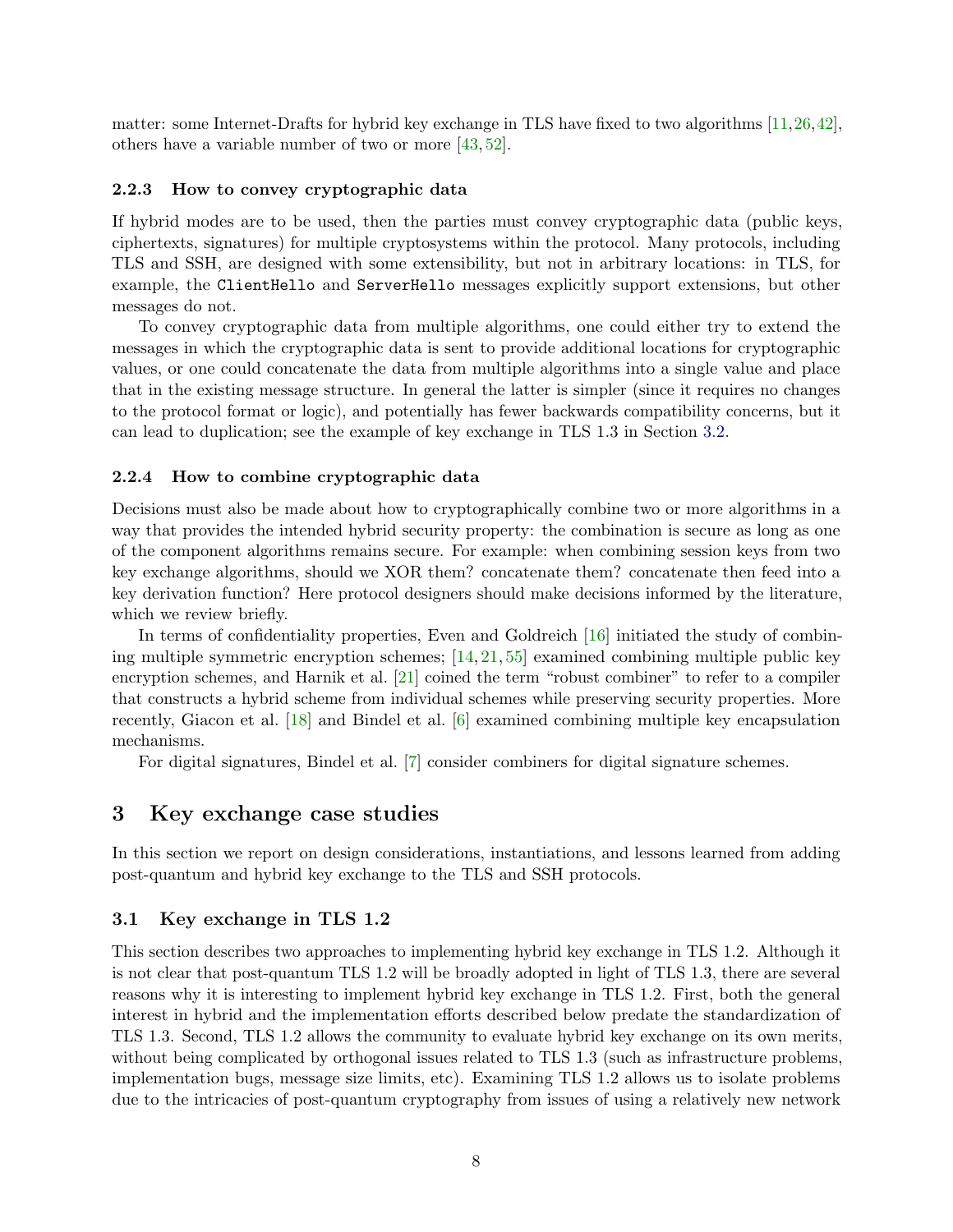protocol. Finally, even though TLS 1.3 has been standardized for nearly a year, TLS 1.2 remains dominant.[2](#page-8-0) Although the adoption rate for TLS 1.3 is increasing, we expect that TLS 1.2 will be in use far into the future.

#### <span id="page-8-3"></span>3.1.1 Design considerations

Besides the implementations described below  $[2, 37]$  $[2, 37]$  $[2, 37]$ , there have been several experimental implementations of post-quantum and/or hybrid key exchange in TLS 1.2 [\[8,](#page-21-4) [9,](#page-21-5) [10\]](#page-21-6) and proposed Internet-Drafts [\[11,](#page-21-2) [43\]](#page-23-5).

Negotiation. For hybrid key exchange, the first choice to make, as noted in Section [2.2,](#page-6-0) is whether to negotiate component algorithms individually or together. The second choice is whether to negotiate parameterizations separately or jointly. [\[43\]](#page-23-5) negotiates the two hybrid algorithms separately: a new TLS QSH ciphersuite is defined, then the particular classical and post-quantum algorithms are individually negotiated; the post-quantum algorithm parameterizations are negotiated jointly, i.e., a single algorithm identifier  $n$ tru eess439. In contrast, [\[2,](#page-20-0)[11\]](#page-21-2) defines new hybrid ciphersuites with pairs of algorithms (e.g., ECDH BIKE, ECDH SIKE), with parameters for the post-quantum algorithm negotiated separately. Finally, some implementations  $[8, 9, 10]$  $[8, 9, 10]$  $[8, 9, 10]$  $[8, 9, 10]$  $[8, 9, 10]$  take a third approach, in which they choose to negotiate the post-quantum algorithms and parameterizations together, by defining new ciphersuites with selected proposed combinations (e.g., ecdh+frodo-640, ecdh+newhope1024, etc.); the specific elliptic curve is negotiated using the existing curve negotiation mechanism.

Combining shared secrets. All Internet-Drafts and implementations we have seen so far concatenate the two raw shared secrets (the ECDH shared secret and the PQ shared secret) and use that as the TLS "pre-master secret", which is then input into the TLS key derivation function to compute a master secret from which session keys are derived. Other approaches could include XORing the shared secrets to derive the pre-master secret, or putting them through a KDF to derive the pre-master secret. One issue to consider carefully is checking that such a combination is supported by a security argument.  $[6, 18]$  $[6, 18]$  $[6, 18]$  give positive results for concatenation when public keys / ciphertexts are included in the key derivation function, but the basic TLS 1.2 key schedule does not do this.

### <span id="page-8-2"></span>3.1.2 An example instantiation: OpenSSL 1.0.2

The Open Quantum Safe project implemented post-quantum and hybrid key exchange in TLS 1.2 in a fork of OpenSSL 1.0.2 [\[37\]](#page-22-7) using KEMs from liboqs. That implementation added both PQ-only and hybrid key exchange.[3](#page-8-1) The rest of this subsection explains how hybrid key exchange is implemented in TLS 1.2, since PQ-only is implemented just by adding another algorithm. Only ECDH is supported as the traditional algorithm in the hybrid key exchange.

<span id="page-8-0"></span><sup>&</sup>lt;sup>2</sup>Sullivan [\[47\]](#page-23-11) reported in September 2018 that TLS 1.2 still accounted for 86% of encrypted web traffic; at 7% of encrypted traffic, TLS 1.3 just edged out TLS 1.0 (6.8% of encrypted traffic), a protocol obsoleted by TLS 1.1 in 2006. SSL Pulse reports that only 14.8% of websites surveyed even supported TLS 1.3 as of June 2019 [\[40\]](#page-22-13).

<span id="page-8-1"></span><sup>&</sup>lt;sup>3</sup> One note about this implementation is that it relies on liboqs's "default" algorithm mechanism rather than naming each PQ algorithm specifically. liboqs provides an interface to use each of its supported algorithms at runtime, as well as a generic function for a "default" algorithm, where the mapping of the default algorithm has to be changed at compile-time. To simplify this preliminary prototype implementation of PQ algorithms in TLS 1.2 via OpenSSL 1.0.2, there are just two ciphersuites: one using liboqs' default algorithm, and one using liboqs' default algorithm in hybrid with ECDH. This means that the TLS implementation will end up using whichever algorithm was configured at compile-time, but cannot switch between them at runtime. This is of course not suitable for a production implementation, but as a basic prototype still allows a developer or researcher who controls both a client and server to test how TLS performs with a specific post-quantum algorithm by recompiling.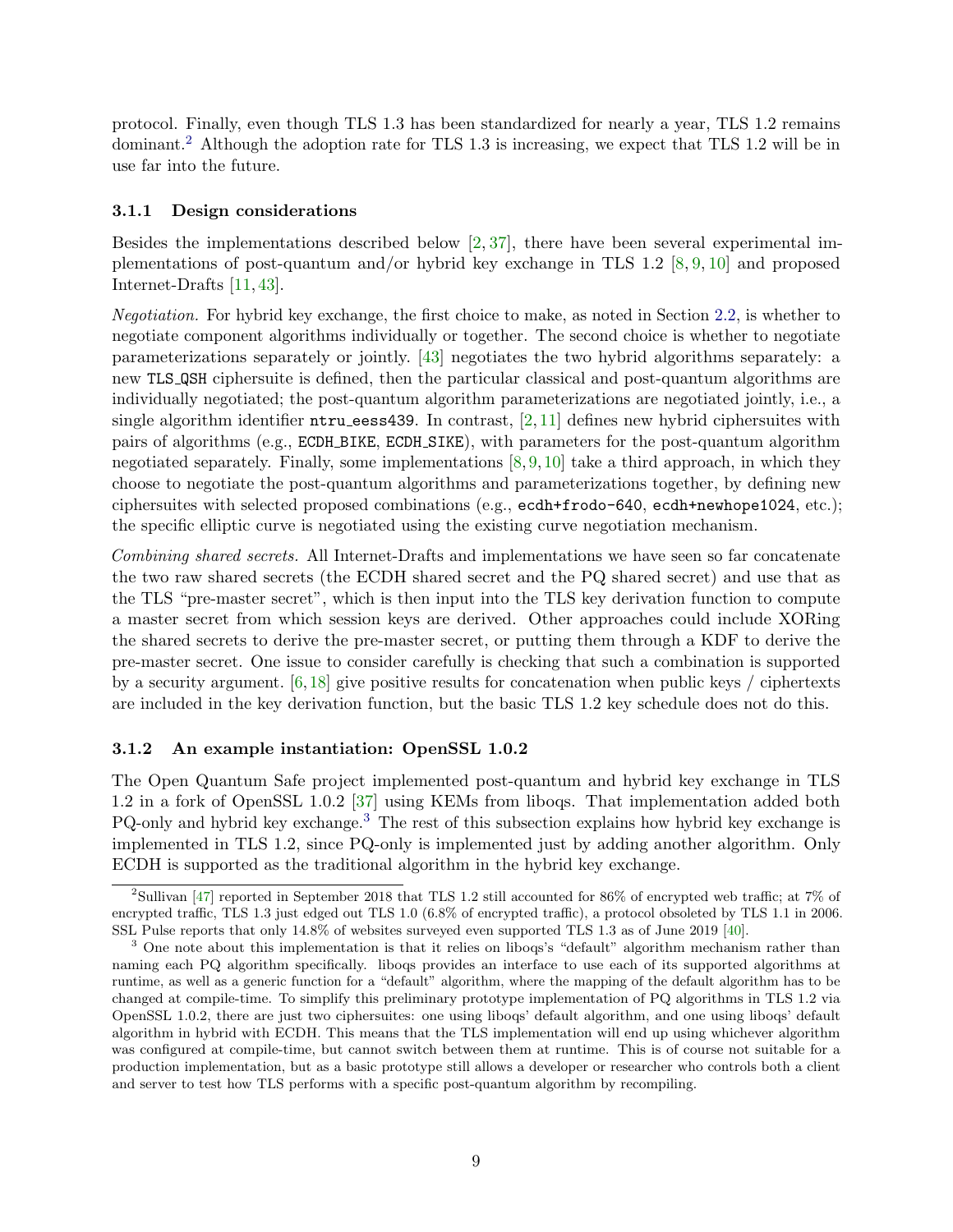The implementation negotiates the combination of algorithms (and parameterizations) together, primarily due to the simplicity of the implementation when doing so. Note that which curve to use for ECDH is negotiated using a separate mechanism in TLS 1.2 (the NamedCurve extension). The number of component algorithms in a hybrid mode is fixed to two.

The hybrid implementation conveys cryptographic data (public keys / ciphertexts) of the two KEMs within the existing ServerKeyExchange and ClientKeyExchange messages, respectively, by concatenating the public keys / ciphertexts of the two algorithms, and then parsing them on receipt.

To compute the combined shared secret, the implementation uses the concatenation method as described above, in particular the premaster secret is the concatenation of the shared secrets from the two algorithms. The premaster secret is used directly in the existing TLS 1.2 KDF, without including any public keys or ciphertexts in the KDF input.

For the experimental results on key exchange in TLS 1.2 using OpenSSL 1.0.2 reported in Table [1,](#page-2-0) the hybrid key exchange was ECDH with the nistp256 curve, and the authentication method was RSA-3072 signatures.

#### 3.1.3 An example instantiation: s2n

This subsection describes an alternate approach to hybrid key exchange in TLS 1.2, implemented by AWS Cryptography in Amazon's TLS implementation, s2n [\[2\]](#page-20-0). The changes to the TLS handshake are formally specified in an IETF draft [\[11\]](#page-21-2). The draft and implementation in s2n only define hybrid ciphersuites with exactly one classical key exchange component and exactly one post-quantum key exchange component; in particular they do not implement PQ-only ciphersuites.

s2n modifies the TLS handshake so that the two key exchanges are performed simultaneously and independently. It defines new ciphersuites where the key exchange mechanism is a hybrid between ECDHE and a post-quantum KEM. For example, TLS ECDHE SIKE ECDSA WITH AES 256 GCM SHA384 is a hybrid ciphersuite with ECDHE for the classical component and SIKE for the PQ component of the key exchange.

The ciphersuite specifies a PQ key exchange *algorithm*, but leaves the *parameters* to an (optional) ClientHello extension. It uses a single extension to specify parameters for all PQ schemes, rather than using a different extension for each scheme, simplifying the process of extending the draft and implementation to add support for more PQ KEMs.

After the server accepts a proposed hybrid ciphersuite and selects parameters, it generates a classical ECDHE key pair and a PQ KEM key pair. Both public keys are sent in the ServerKeyExchange message by adding a new field for the KEM key. The client runs the KEM encapsulation algorithm and sends a KEM ciphertext in a new field of an augmented ClientKeyExchange message. Finally, the server runs the KEM decapsulation algorithm to obtain the KEM secret.

This process produces an ECDHE secret  $Z$  and a post-quantum secret  $K$ . The TLS premaster secret is the concatenation  $Z||K$  of these values. The master secret is derived from the premaster secret using the standard TLS 1.2 KDF, except that the draft also extends the TLS PRF seed by concatenating the ClientKeyExchange message as suggested in [\[5,](#page-20-1) Section 3.2]. This ensures that the hybrid key exchange is provably secure.

For the experimental results on key exchange in TLS 1.2 using s2n reported in Table [1,](#page-2-0) the hybrid key exchange was ECDH with the nistp256 curve, and the authentication method was RSA-2048 signatures.

As described in Section [3.1.2,](#page-8-2) the OQS fork of OpenSSL 1.0.2 implements hybrid key exchange in TLS 1.2 using a different method, but the OQS team has plans to complement that with one that aligns with the specification accompanying the s2n implementation [\[11\]](#page-21-2) to achieve interoperability.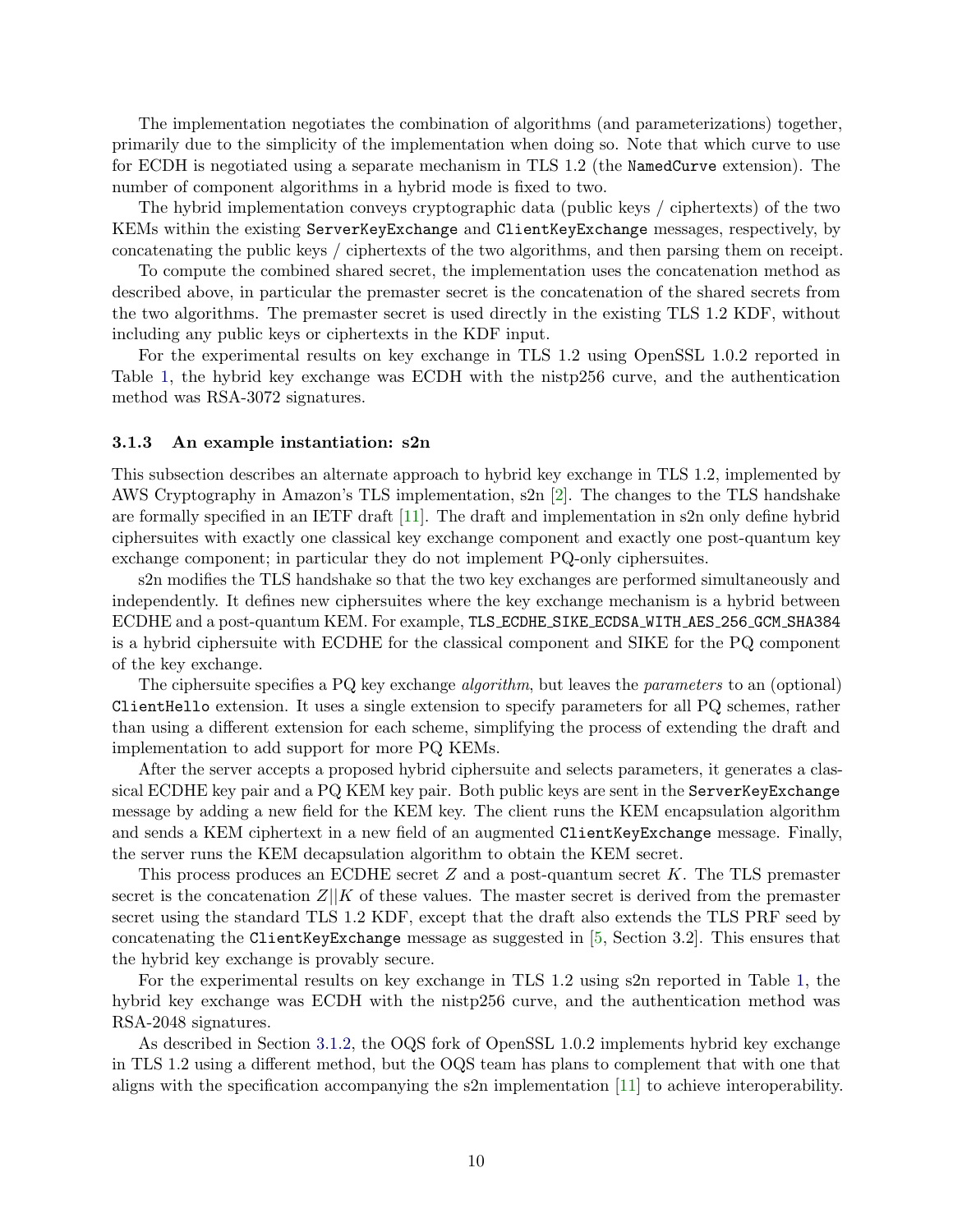# 3.1.4 Lessons learned

Ease of implementation. The design choices for the OpenSSL instantiation led to a speedy implementation with relatively few changes in the OpenSSL codebase and no changes to the TLS 1.2 protocol structure. The s2n instantiation required a bit more work to add a ClientHello extension and to extend the ClientKeyExchange and ServerKeyExchange messages.

Combinatorial explosion. Both instantiations had to add new ciphersuite identifiers corresponding to the new ciphersuites. Because TLS 1.2 negotiates almost everything all at once in a combined ciphersuites, there is a "combinatorial explosion" of identifiers: a single ciphersuite contains the key exchange method (RSA versus finite-field Diffie–Hellman versus ECDH), the authentication method (RSA versus ECDSA), the symmetric cipher (AES-128-CBC, AES-128-GCM, AES-256-CBC, AES-256-GCM, Triple-DES-CBC, and more) and the hash function (SHA-1, SHA-2).

Adding post-quantum and hybrid algorithms to the ciphersuite would further explode the list. As noted in footnote [3,](#page-8-1) the OpenSSL instantiation actually used an indirect method with a single post-quantum algorithm identifier, and fixed the PQ algorithm at compile-time, which is sufficient for limited prototyping but not suitable for production use. The s2n instantiation limited the explosion by only supporting two PQ KEMs (BIKE and SIKE), and also by negotiating PQ parameters in a ClientHello extension rather than as part of the ciphersuite.

Which solution should be used in the long run depends on how many algorithms are selected for standardization by NIST. If a large number of PQ algorithms are standardized, then it may be preferable to follow the approach taken for ECDH and [\[11\]](#page-21-2) in TLS 1.2 and use a separate extension to negotiate the PQ parameters, despite the requirement to add a new extension and more negotiation logic. However if a small number of PQ algorithms are standardized, then it maybe preferable to put those algorithms directly into the ciphersuite and accept the accompanying combinatorial explosion.[4](#page-10-0)

Large PQ message sizes. Handshake protocol messages in TLS 1.2 are limited to  $2^{24}$  bytes, fragmented into packets of  $2^{14}$  bytes or smaller. However, OpenSSL 1.0.2 has some limits smaller than this that affected some post-quantum KEMs, as observed in Table [1.](#page-2-0) FrodoKEM-1344-AES and FrodoKEM-1344-SHAKE failed with OpenSSL 1.0.2 initially, as the OpenSSL 1.0.2 code limits ClientKeyExchange messages to 20.480 bytes.<sup>[5](#page-10-1)</sup> but Frodo-1344 public keys / ciphertexts are approximately 21,600 bytes. Increasing this to a larger value, e.g. 30,000 bytes, allowed the Frodo-1344 methods to succeed.

NTS-KEM(12,64) public keys are larger still – 319,488 bytes. In principle, TLS 1.2 handshake messages can be up to  $2^{24}$  bytes in length. Despite this, the OQS team could not get NTS-KEM(12,64) working in OpenSSL 1.0.2: increasing the aforementioned bound in OpenSSL to something larger than 319,488 led to errors in other places in the code, which they had not been able to overcome at the time of writing.

No duplication. Because the key exchange algorithm is negotiated before any cryptographic data is sent in TLS 1.2, no unnecessary or duplicate data is sent, even in the OpenSSL instantiation where concatenation is used.

Use in applications. The OQS team has used its fork of OpenSSL in a range of scenarios with effectively no changes. The OpenSSL command-line test programs s client and s server can be used to demonstrate OpenSSL's TLS functionality directly, and work without modifications.

<span id="page-10-0"></span> $4$ This explosion can be somewhat limited by not creating ciphersuites for every possible combination: e.g. one could choose to skip ECDH+PQ+RC4+SHA1, and focus solely on adding PQ to ciphersuites with strong symmetric ciphers.

<span id="page-10-1"></span> $5$ ssl/s3\_[srvr.c](https://github.com/open-quantum-safe/openssl/blob/95f5afb/ssl/s3_srvr.c#L2310), line 2310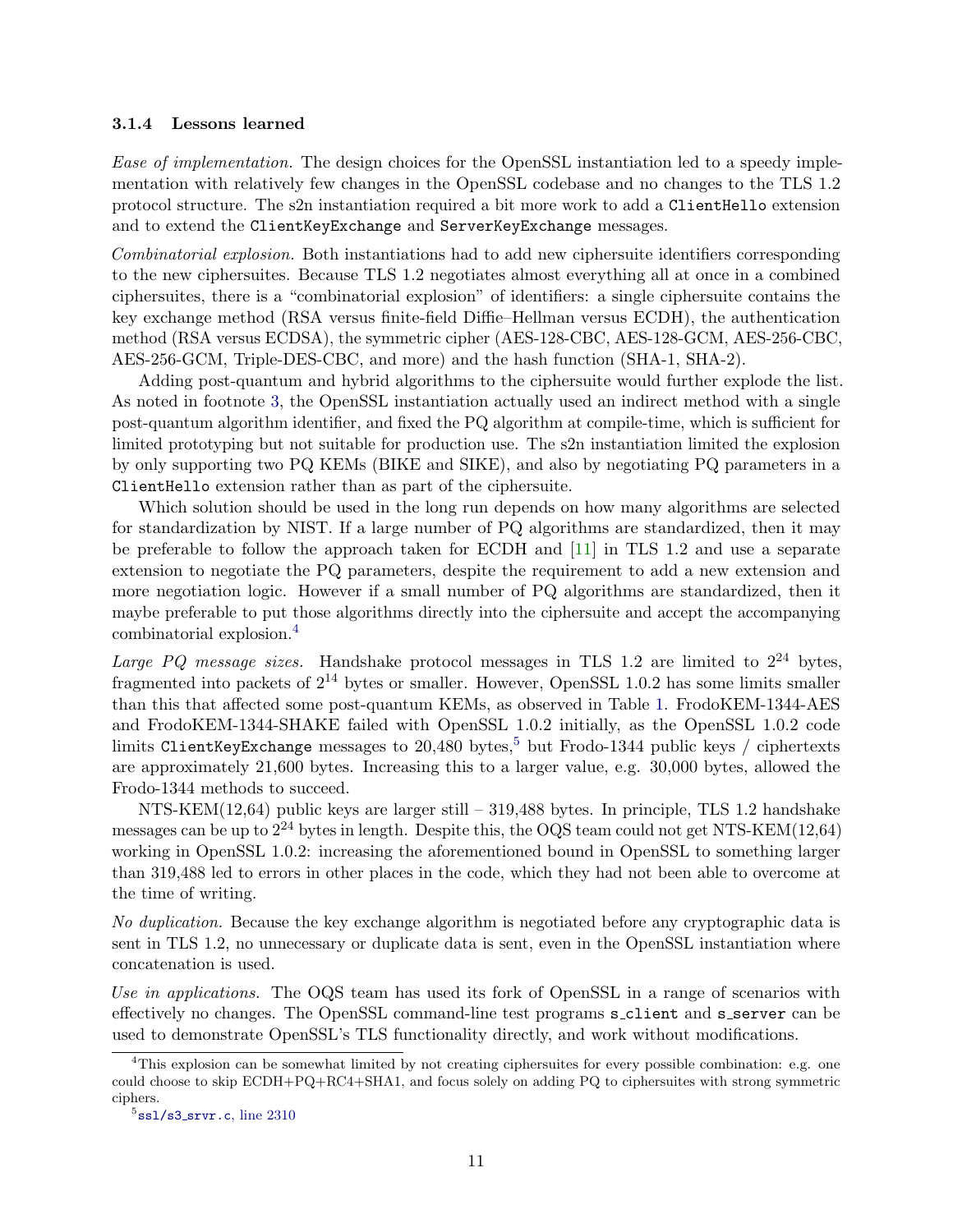There are a large number of applications built upon OpenSSL. The OQS team has successfully used the Apache web server [\[3\]](#page-20-2) and the Links command-line web browser [\[50\]](#page-23-12) with PQ and hybrid ciphersuites from OQS's OpenSSL 1.0.2 fork, simply by recompiling the applications against their version of OpenSSL and specifying the desired ciphersuite in a run-time configuration option. A team from Microsoft Research [\[15\]](#page-21-13) also successfully built a post-quantum version of the OpenVPN virtual private networking tool [\[39\]](#page-22-14) based on this fork.

Extensibility. The initial design of  $[11]$  (version 00) used unique extensions to specify the parameters of each PQ algorithm. Since the draft only defined two PQ schemes, this only required two new extensions. However, this design decision made it difficult for others to extend the draft with new algorithms. Thus in the current version of the draft, clients specify the parameters they support for all PQ algorithms in a single ClientHello extension.

# <span id="page-11-0"></span>3.2 Key exchange in TLS 1.3

TLS 1.3 provides many efficiency and security benefits over its predecessor. Although the final specification approved by the IETF does not support quantum-safe cryptography, improved modularity in TLS 1.3's design makes it more amenable to supporting quantum-safe cryptography. The OQS team implemented post-quantum and hybrid key exchange in TLS 1.3 in a fork of OpenSSL 1.1.1 [\[38\]](#page-22-9) using KEMs from liboqs.

#### <span id="page-11-2"></span>3.2.1 Design considerations

An Internet-Draft by Stebila, Fluhrer, and Gueron [\[44\]](#page-23-7), upon which part of this document is based, details various design choices for TLS 1.3 along the different axes identified in Section [2.2.](#page-6-0) We describe some of those here.

Negotiation. TLS 1.3's overall design for negotiation is different from TLS 1.2 in that it does away with the idea of monolithic ciphersuites that negotiate all cryptographic choices at once; instead TLS 1.3 negotiates each component (symmetric cipher, digital signature scheme, key exchange method) separately. Ephemeral key exchange in TLS 1.3 as standardized is based entirely on elliptic curve Diffie–Hellman. A supported groups extension is used to negotiate which named elliptic curve to use. Negotiating hybrid key exchange algorithms in TLS 1.3 could take several approaches.

For negotiating each hybrid component algorithm individually, [\[42\]](#page-23-6) proposed adding a second extension with a second list of key exchange methods.  $[44, \S3.1.2]$  $[44, \S3.1.2]$  proposed two other options for individual algorithm negotiation which use delimiters within the existing supported groups extension.<sup>[6](#page-11-1)</sup> All of these approaches require some change in negotiation logic.

For negotiating hybrid algorithms as a combination, one could define new entries for the supported groups list for each desired combination, as in Section [3.1.2](#page-8-2) and in  $[26]$ ; the identifiers for these new entries have no internal structure, and those require no new processing logic. By contrast, [\[52\]](#page-23-8) and [\[44,](#page-23-7) §3.1.3.3] describe more complicated representations of combinations of algorithms with an internal structure that requires additional processing logic for negotiation.

Conveying cryptographic data. One could just concatenate public keys / ciphertexts in the key-share extension in the ClientHello and ServerHello message, as in  $[26, 52]$  $[26, 52]$  $[26, 52]$ . This is simple, but has one drawback, which is that it can result in duplication or additional round trips. For example, suppose a client wants to negotiate ECDH with old servers, and ECDH+PQ with hybrid-aware servers. If the client sends just an ECDH+PQ concatenated public key, an old server will not know

<span id="page-11-1"></span> $6$ Technically these are not groups in the mathematical sense, but the "groups" terminology is from the TLS 1.3 specification and we use it synonymously with key exchange mechanism for this discussion.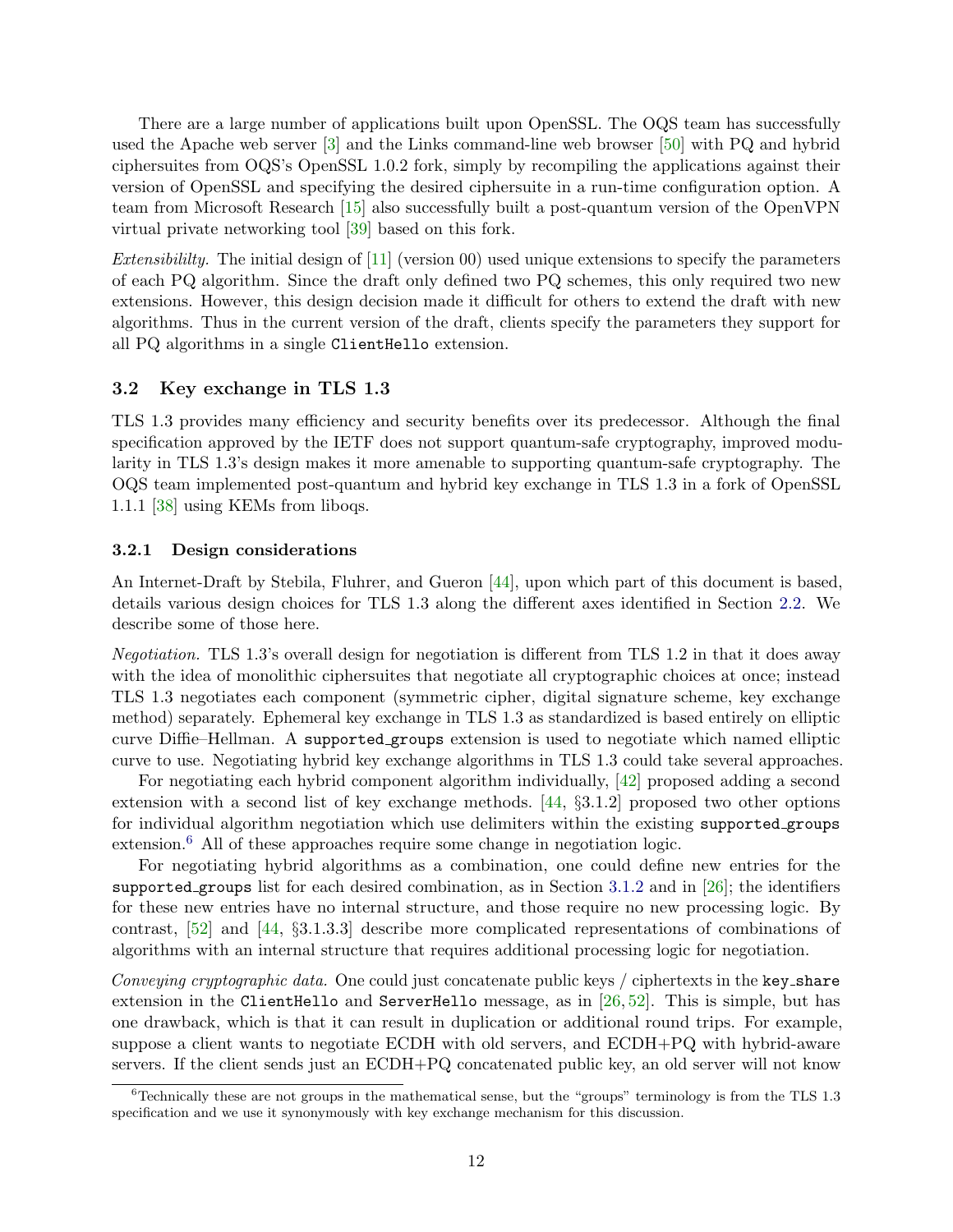how to parse the ECDH portion from the concatenated public key, without triggering an extra round trip with the HelloRetryRequest message. The client must send one key share containing just an ECDH public key, and another keyshare containing an ECDH public key concatenated with a post-quantum key, thus sending two ECDH public keys. Admittedly ECDH public keys happen to be small compared to most PQ public keys, but wasted bytes should be avoided where possible.

However, TLS 1.3 actually allows for the ClientHello key share extension to contain multiple public keys from different algorithms, so additional public keys could be included here. (However the ServerHello key share extension only allows a single public key, so an alternative would have to be identified for the server's response.)

Alternatively,  $[42]$  adds extensions to the ClientHello and ServerHello messages for sending additional key shares.

Combining shared secrets. The basic approaches of concatenating, XORing, or KDFing together the shared secrets from each algorithm as described for TLS 1.2 in Section [3.1.2](#page-8-2) can also be applied in TLS 1.3. The TLS 1.3 key schedule is more complex than the TLS 1.2 schedule, but conveniently hashes the transcript into the key derivation, so results on safely combining KEM keys from [\[6,](#page-21-11)[18\]](#page-21-10) more readily apply. The more complex key schedule provides additional options for combining shared secrets in hybrid key exchange: for example [\[42\]](#page-23-6) suggests adding a new step to the key schedule for each additional key exchange algorithm in the hybrid mode.

Size limits. The maximum size of a key\_exchange value in a key\_share extension in the ClientHello is  $2^{16}-1$  bytes [\[41,](#page-22-15) §4.2.8], which is smaller than public keys/ciphertexts of some Round 2 submissions.

#### 3.2.2 An example instantiation: OpenSSL 1.1.1

The OQS team implemented both PQ-only and hybrid key exchange in OpenSSL 1.1.1.[7](#page-12-0)

For negotiation, the basic approach is to define "groups" for the supported groups extension for each new PQ or hybrid scheme (pretending to be elliptic curves for the purposes of negotiation). PQ-only algorithms are negotiated by a new algorithm identifier directly. Hybrid algorithms are negotiated by the combined method, where each combination is a new NamedGroup entry with no internal structure to the identifier. As noted above, this means no new negotiation logic is required. The number of algorithms combined in a hybrid mode to fixed to two at a time.

The implementation uses the concatenation approach to convey public keys. This work was started before the TLS 1.3 standard was completed, and before OpenSSL had complete support for the updated protocol. In particular, at the time OpenSSL only supported one key share extension, ruling out some more complicated integrations noted above. This implementation therefore chose an approach that was easy to prototype, and would give a quick indication on how post-quantum algorithms perform in TLS 1.3. Alternatives going forward are discussed in Section [4.1.1.](#page-15-0)

For computing the shared secret, the implementation concatenates the individual shared secrets and uses them in place of the original ECDH shared secret in the TLS 1.3 key schedule.

For the experimental results on key exchange in TLS 1.3 using OpenSSL 1.1.1 reported in Table [1,](#page-2-0) the hybrid key exchange was ECDH with the nistp256 curve, and the authentication method was RSA-3072 signatures.

<span id="page-12-0"></span><sup>7</sup>Unlike OQS's TLS 1.2 implementation in OpenSSL 1.0.2, this implementation doesn't rely on liboqs' default identifier; each PQ algorithm gets its own full-fledged identifier in OpenSSL 1.1.1.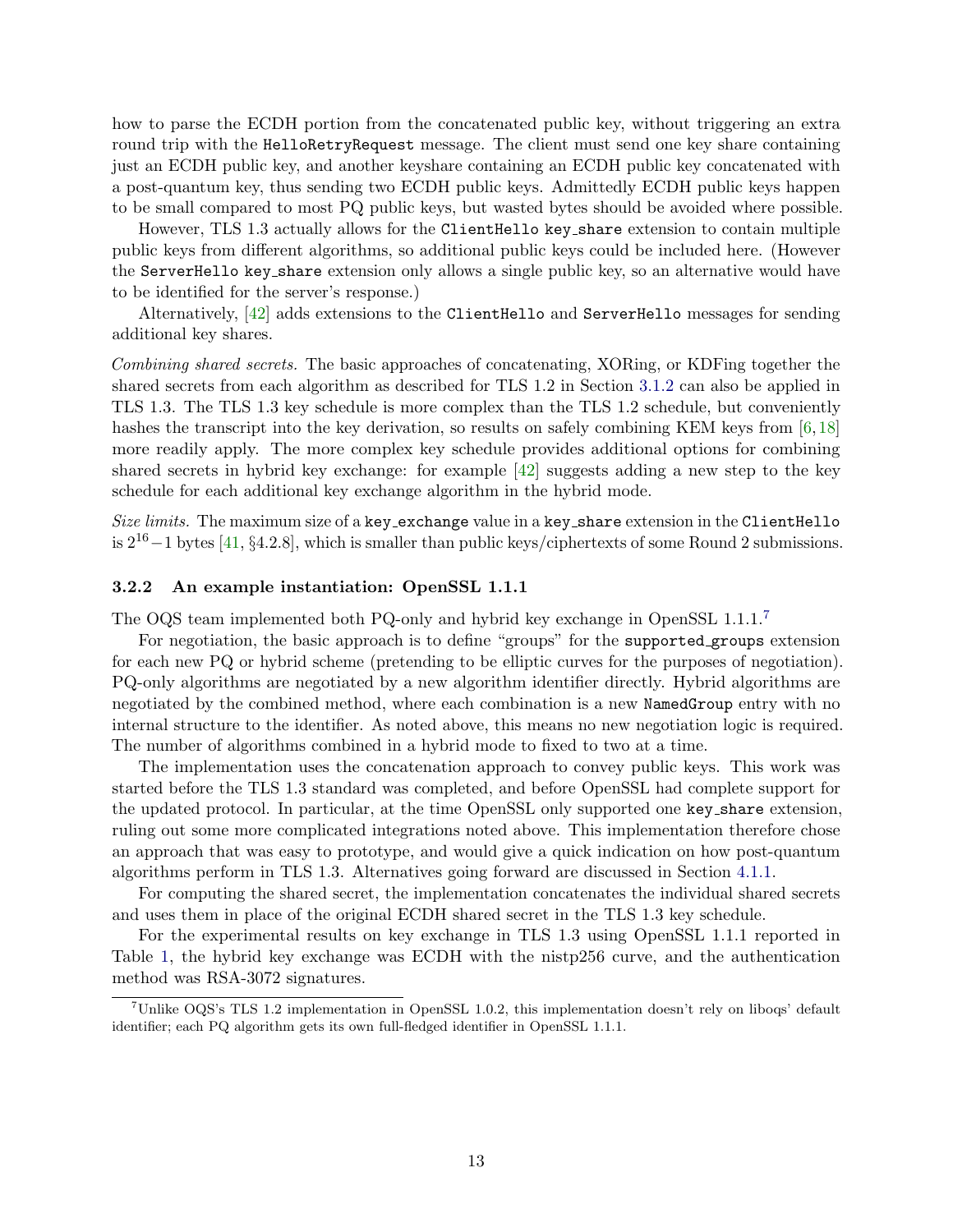# 3.2.3 Lessons learned

Ease of implementation. The OpenSSL library as currently written is not architected in a way that made modifications as general as would be desired. Note that OpenSSL is broadly structured in two components: libcrypto, which implements cryptographic primitives, and libssl, which implements SSL and TLS by relying on libcrypto for its cryptography. Since a Diffie–Hellman-like key exchange method is expected, the TLS layer calls into the crypto layer using a DH "generate key" and "generate message" API. One the other hand, NIST submissions are KEMs, and the liboqs library used has a 3-step KEM-style API. The lower-level crypto API in OpenSSL does not have the context of the TLS-level caller, so the crypto implementation can't know if it is being called from the client or the server side of the TLS layer. Because of these limitations, the OQS team could not integrate KEM key exchange schemes cleanly at the crypto layer of the OpenSSL library; it must instead do so at the TLS layer itself, forwarding calls to OQS as needed. Perhaps future versions of OpenSSL will provide a KEM API from libcrypto as the KEM formalism becomes more widespread.

(Lack of) combinatorial explosion. The  $\alpha$  la carte negotiation approach of TLS 1.3 made parts of the implementation even easier compared to the TLS 1.2 implementation, since it avoided the combinatorial explosion that came from using a single identifier for the full ciphersuite.

Large PQ message sizes. As observed in Table [1,](#page-2-0) there were some failures involving KEMs with larger public keys and/or ciphertexts.

FrodoKEM-1344-AES and FrodoKEM-1344-SHAKE failed, due to an "excessive message size" error with respect to the ServerHello message, containing the KEM ciphertext. For Frodo1344, this ciphertext is 21,632 bytes. The TLS 1.3 specification limits the size of public keys in the KeyShare extension to  $2^{16} - 1 = 65,535$  bytes, which should be large enough to accommodate Frodo1344 key shares. However, OpenSSL 1.1.1 has smaller limits; in particular the maximum size of the ServerHello message is constrained to  $20,000$  bytes.<sup>[8](#page-13-0)</sup> Increasing this to a larger value, e.g. 30,000 bytes, allowed Frodo1344-based key exchanges to succeed.

NTS-KEM(12,64) key exchanges failed since the public key size (319,488 bytes) is larger than the maximum size allowed for key shares in the TLS 1.3 specification (65,535 bytes) [\[41,](#page-22-15) §4.2.8]. Other NTS-KEM parameter sets have even larger public keys. Similarly, both parameter sets for Classic McEliece have public keys larger than the TLS 1.3 limit.

Use in applications. The OpenSSL command-line test programs s\_client and s\_server can be used to demonstrate OpenSSL's TLS 1.3 functionality directly, and work without modifications. In addition, the OQS team has successfully used the nginx web server [\[34\]](#page-22-16) in conjunction with OpenSSL's s client to establish PQ and hybrid connections (using both KEX and authentication).

Because OpenSSL 1.1.1 has public API changes compared to the long-lived OpenSSL 0.9 and 1.0 series, major applications are only gradually coming be updated to build against OpenSSL 1.1.1.

# 3.3 Key exchange in SSHv2

At the highest level, SSH version 2 has a similar architecture to TLS, with an initial negotiation, followed by establishment of an authenticated session key via key exchange and digital signatures, which then is used in symmetric authenticated encryption.

<span id="page-13-0"></span><sup>8</sup>[ssl/statem/statem](https://github.com/open-quantum-safe/openssl/blob/df33b99cebf97cc5c56c4ba6ded50fce51c0c2b9/ssl/statem/statem_locl.h#L22) locl.h, constant SERVER HELLO MAX LENGTH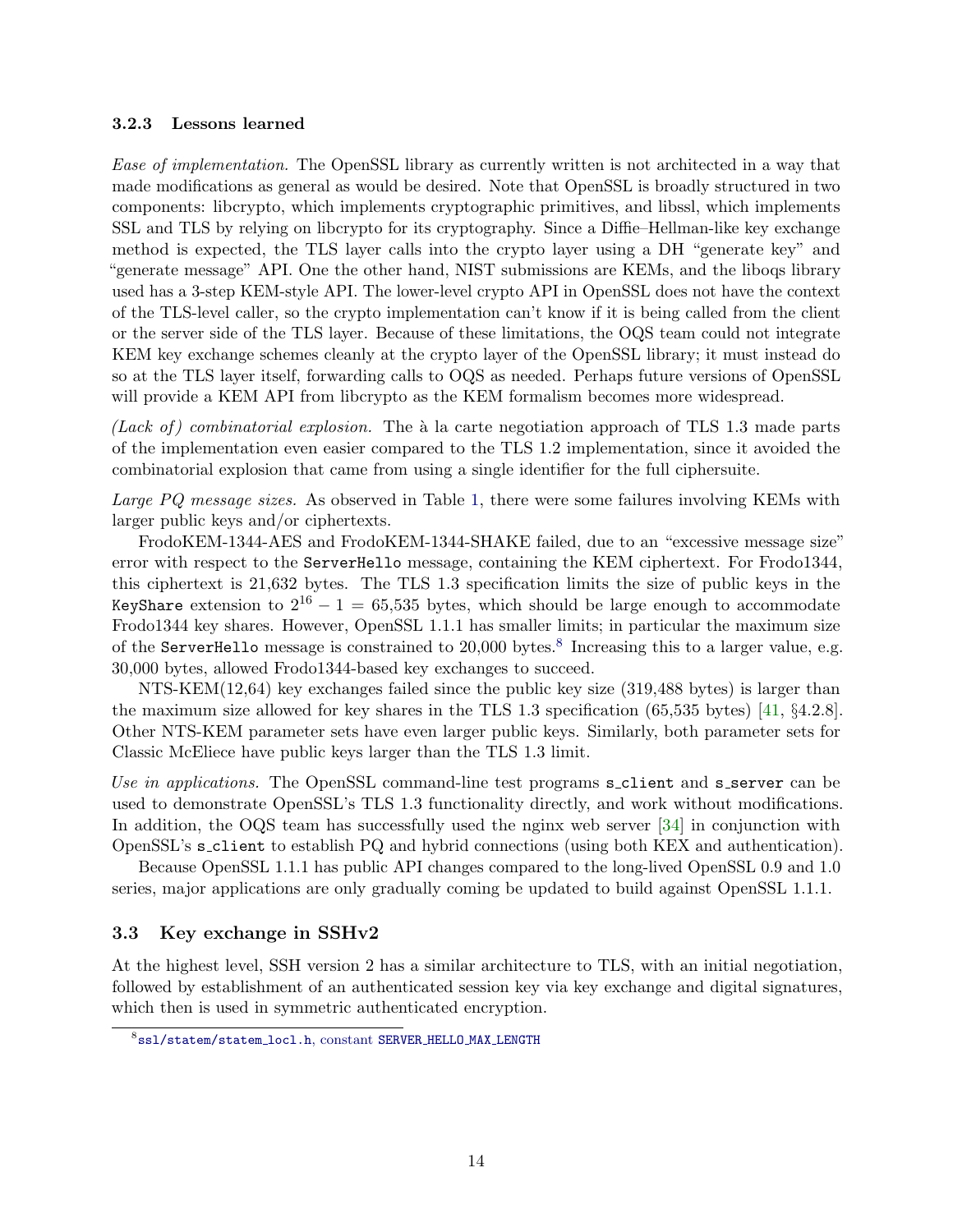## 3.3.1 Design considerations

Negotiation. SSHv2 is designed for algorithm agility; one notable difference is that algorithm identifiers in SSHv2 are strings, rather than numbers or binary codes, and the list of supported algorithms is just a comma-separated list of algorithm strings. PQ algorithms can be added directly as new strings. Hybrid combinations can be added as new strings naming both algorithms.

Conveying cryptographic data. In SSHv2, each key exchange method gets to define its own message format for its messages, so it is possible for hybrid key exchange methods to provide distinct fields for each component value.

Combining shared secrets. The output of key exchange in  $SSHv2$  is a shared secret K and an "exchange hash"  $H$ ; symmetric keys are then derived by hashing K and H with various labels. The computation of the exchange hash  $H$  is specified by the key exchange mechanism, but in all cases includes a subset of the transcript including identification strings, negotiation messages, and ephemeral public keys, as well as the shared secret  $K$ . The basic approaches of concatenating, XORing, or KDFing together the shared secrets from each algorithm as described for TLS 1.2 in Section [3.1.1](#page-8-3) can all be employed.

Size limits. Message lengths in SSHv2 are represented by 4-byte length fields, theoretically accommodating  $2^{32}$ -byte messages, large enough for all Round 2 submissions. However, RFC 4253 [\[54,](#page-23-13) §6.1] only requires that implementations be able to process packets containing payloads of size 32,768 bytes, and "SHOULD" be able to process larger packets. OpenSSH has a PACKET MAX SIZE of  $2^{18}$  = 262,144 bytes, which, while larger than the minimum value required by the RFC, is smaller than the public keys needed for two some Round 2 candidates. In particular, while the SSHv2 specification can theoretically accommodate all Round 2 candidates, all versions of NTS-KEM [\[1\]](#page-20-3) and both parameter sets for Classic McEliece [\[4\]](#page-20-4) have public keys that are larger than OpenSSH's  $2^{18}$ -byte limit. See Table [1](#page-2-0) for a complete list of algorithms tested with OpenSSH.

# 3.3.2 An example instantiation: OpenSSH 7.9

A pre-Internet-Draft document by Hansen et al. [\[20\]](#page-21-14) (not submitted to the IETF) describes the basic approach to how PQ and hybrid key exchange was implemented in the Open Quantum Safe project's fork of OpenSSH<sup>[9](#page-14-0)</sup> [\[36\]](#page-22-10).

Negotiation is as above; hybrid algorithms have new strings naming both algorithms such as ecdh-nistp384-bike1-L1-sha384@openquantumsafe.org. Public keys and ciphertexts are conveyed in specific fields added to the relevant key exchange message. Shared secrets are combined using concatenation.

For the experimental results on key exchange in SSHv2 using OpenSSH 7.9 reported in Table [1,](#page-2-0) the hybrid key exchange was ECDH with the nistp384 curve, and the authentication method was RSA-3072 signatures.

# 3.3.3 Lessons learned

There were no unusual circumstances in implementing PQ and hybrid key exchange in SSHv2, except that NTS-KEM could not be used due to too-large public keys. Though this implementation does not include Classic McEliece, we reiterate that both parameter sets for that algorithm also have public keys that are too large for OpenSSH to handle; further modifications to OpenSSH would

<span id="page-14-0"></span> $9$  [\[20\]](#page-21-14) only describes the BIKE and SIKE KEMs, but the implementation in [\[36\]](#page-22-10) includes additional KEMs from liboqs.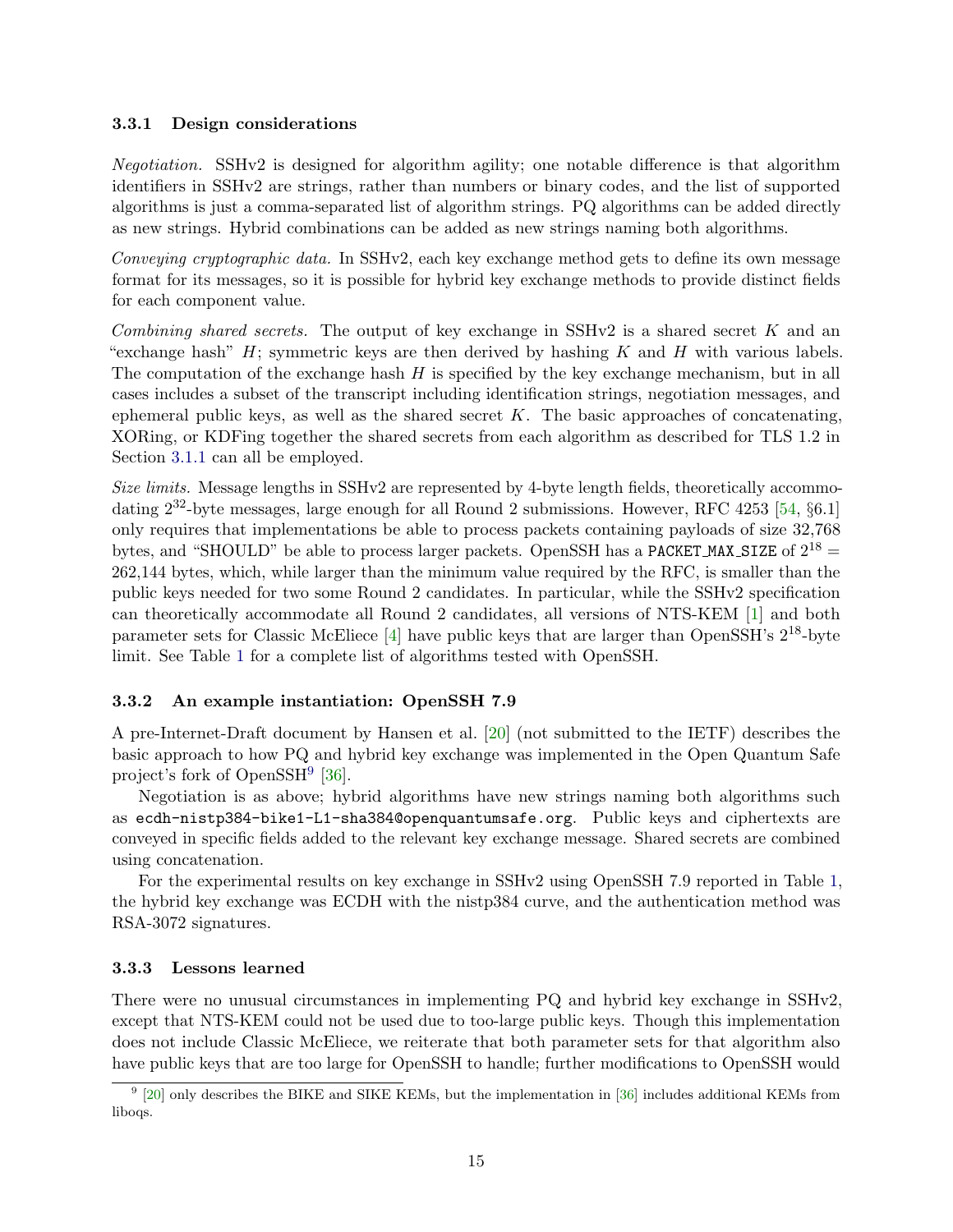be required to support Classic McEliece and NTS-KEM. The implementors attempted to increase constants in OpenSSH to get it to work for NTS-KEM, but were not successful as of the time of writing.

 $\dot{A}$  la carte negotiation of individual cryptographic components avoids combinatorial explosion like in TLS 1.2; however there does not appear to be a way to extend the SSH MSG KEXINIT negotiation message to provide a separate list for individually negotiating component algorithms of a hybrid mode.

#### 4 Authentication case studies

We now turn to case studies of adding post-quantum and hybrid authentication to the TLS and SSH protocols. Authentication has an additional complication compared to key exchange: there is a long-term credential that must be stored and distributed. In TLS, X.509 certificates are used for long-term credentials; in SSHv2, the usual format is a raw public key (there are some proposals for use of X.509 [\[23\]](#page-22-17) or other certificates, but raw public keys remain dominant).

# 4.1 Authentication in TLS 1.3

Although there have been several Internet-Drafts and experimental implementations of PQ and/or hybrid key exchange in TLS as noted in Section [3.1,](#page-7-0) none of those works considered PQ or hybrid authentication. This is likely to due to the general consensus that confidentiality against quantum adversaries is a more urgent need than authenticity, since quantum adversaries could retroactively attack confidentiality of any passively recorded communication sessions, but could not retroactively impersonate parties establishing a (completed) communication session. Nonetheless, the advent of a quantum computer would mean that we would eventually need to migrate to post-quantum authentication, meriting some preliminary investigation.

While there will certainly a need for implementations to support both old (non-PQ) and new (PQ) algorithms for authentication and to be backwards compatible with implementations that have not yet been upgraded during a transition period, there may perhaps be a slightly weaker need for hybrid authentication than hybrid key exchange, since post-quantum authentication may not be activated until later in the PQ transition when algorithms have had more time to be studied compared to the need for quantum-resistant confidentiality well in advance of a quantum computer. Still we consider some of the issues with hybrid authentication below.

### <span id="page-15-0"></span>4.1.1 Design considerations

Negotiation. TLS 1.3 has two extensions to negotiate signature algorithms: the first is the signature algorithms cert extension is used to negotiate which algorithms are supported for signatures in certificates; and the second is the **signature-algorithms** extension for which algorithms are supported in the protocol itself. Both of these extensions are a list of algorithm identifiers. Effectively the same considerations apply for each of these as for the supported groups extension for negotiating the key exchange method as described in Section [3.2.1:](#page-11-2) to negotiate hybrid components individually, additional lists could be added for each type, or delimiters could be used within the existing lists; to negotiate as a combination, new identifiers for each combination could be defined without internal structure, or with internal structure.

Conveying public keys. In TLS 1.3, public keys for authentication are usually conveyed via X.509 certificates. To convey public keys for multiple algorithms in a hybrid mode, one has to decide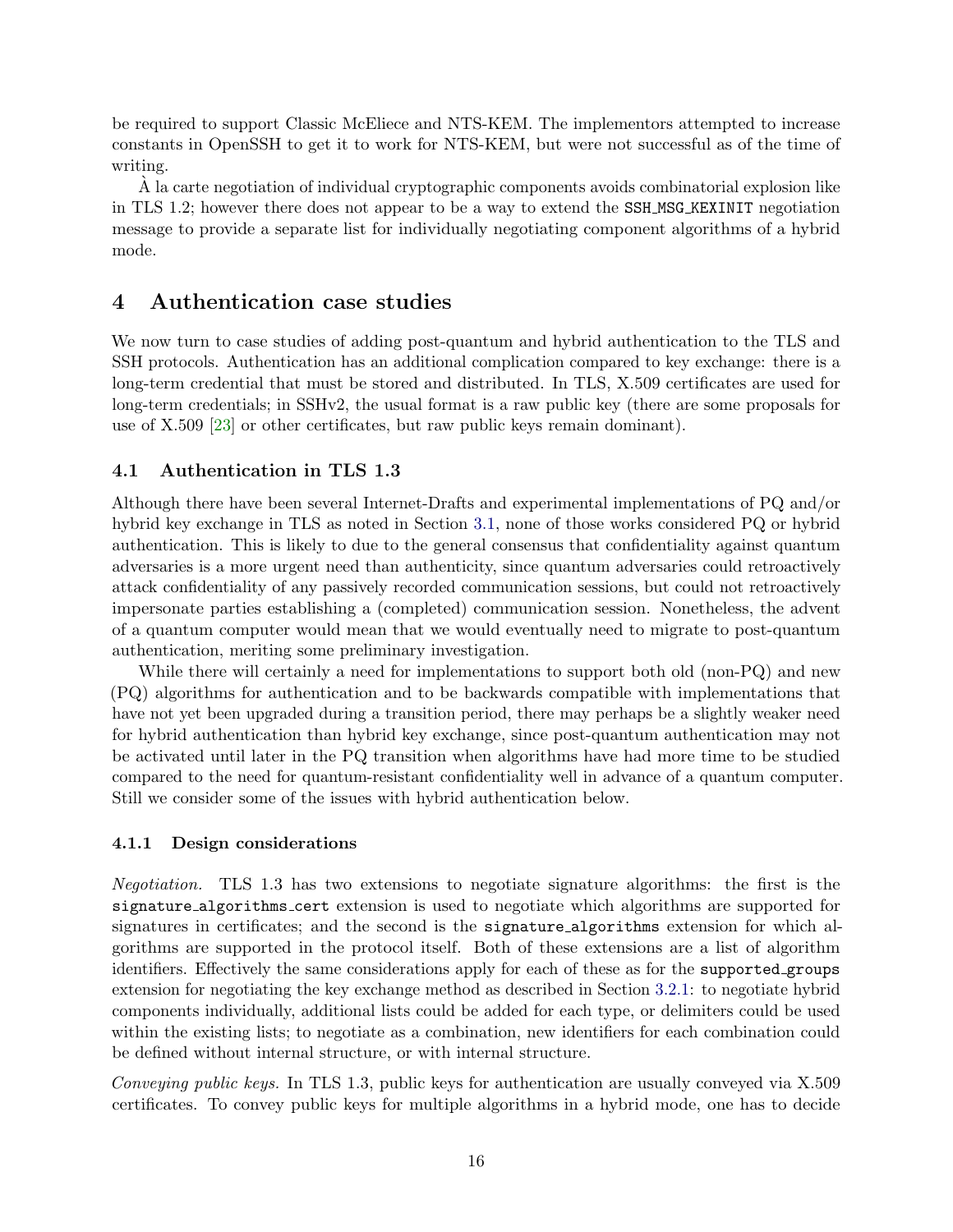whether to extend the TLS protocol to convey multiple certificates, or try to convey multiple keys within the same certificate.

With regards to conveying multiple certificates within the TLS protocol, the Certificate message in TLS 1.3 does have a certificate list which permits multiple certificates, which could theoretically be used for this purpose. Historically, this list was used to convey a single certificate chain from the end-entity certificate through requisite intermediate CAs, and was required to be ordered. The TLS 1.3 specification says "implementations SHOULD be prepared to handle potentially extraneous certificates and arbitrary orderings from any TLS version, with the exception of the end-entity certificate which MUST be first."  $[41, \, \S4.4.2]$  $[41, \, \S4.4.2]$  This suggests it may be possible to use multiple end-entity certificates with different algorithms in the list, though a survey of implementations would need to be made to check compatibility.

The alternative would be to have a single X.509 certificate contain multiple public keys. Again there are choices here: should the multiple algorithms be treated individually (finding different locations within the certificates to store the different keys) or combined (by concatenating them into an opaque data structure)? Similarly, how should a hybrid signature by the certificate authority be treated? Part of the answer to this question depends on whether the same certificate can be targetted to solely new hybrid-aware parties, or must be backwards-compatible with old non-hybrid-aware parties. Bindel et al. [\[7\]](#page-21-12) and Kampanakis et al. [\[24\]](#page-22-18) explore various ways for X.509 certificates to convey multiple keys and signatures in backwards-compatible ways.

Conveying signatures. Parties in TLS 1.3 sign the handshake transcript and convey that signature in the CertificateVerify message. For hybrid authentication, there would need to be a way to convey two signatures.

Unfortunately, the CertificateVerify message does not have any built-in way of being extended, so it could only be extended or duplicated with a change in the protocol's logic or state machine based on the result of negotiation. The simpler approach is to concatenate the two signatures into a single message; at this point in the protocol, the parties have already agreed to use a hybrid algorithm, so there is no backwards compatibility risk nor any fear of duplicating values.

With hybrid signatures, it should be noted that there is a question of what to sign: do both algorithms sign the message, or does one algorithm sign the output (signature) from the other algorithm? This is discussed in Bindel et al. [\[7\]](#page-21-12), but the basic answer is that both algorithms should sign the same message (or at least the hash of that message).

Size limits. The maximum size of an X.509 certificate (or raw public key) in TLS 1.3 is  $2^{24} - 1$  bytes, which is large enough for all Round 2 submissions. Signature size in TLS 1.3 is limited to 216−1 bytes, which is too small for some Round 2 signature schemes, for example Picnic- ${L3, L5}$ }- ${FS, UR}$ .<sup>[10](#page-16-0)</sup>

#### 4.1.2 An example instantiation: OpenSSL 1.1

The OQS team's implementation in OpenSSL 1.1.1 added both PQ-only and hybrid authentication, including generation of X.509 certificates with those keys and signatures.

It takes the concatenation approach to defining hybrid combinations: new algorithm identifiers are defined for each desired combination (with no internal structure to the identifier); public keys are concatenated; both signatures are on the same data, and are concatenated. This approach allowed for a simpler integration that could be traced through deeper into OpenSSL's libcrypto layer (specifically its "envelope" (EVP) API) and enabling all functionality (basic signatures, certificate management, and TLS authentication) to be supported for hybrid algorithms.

<span id="page-16-0"></span> $10$ See Section [4.1.3](#page-17-0) for a discussion on how to work around these limits.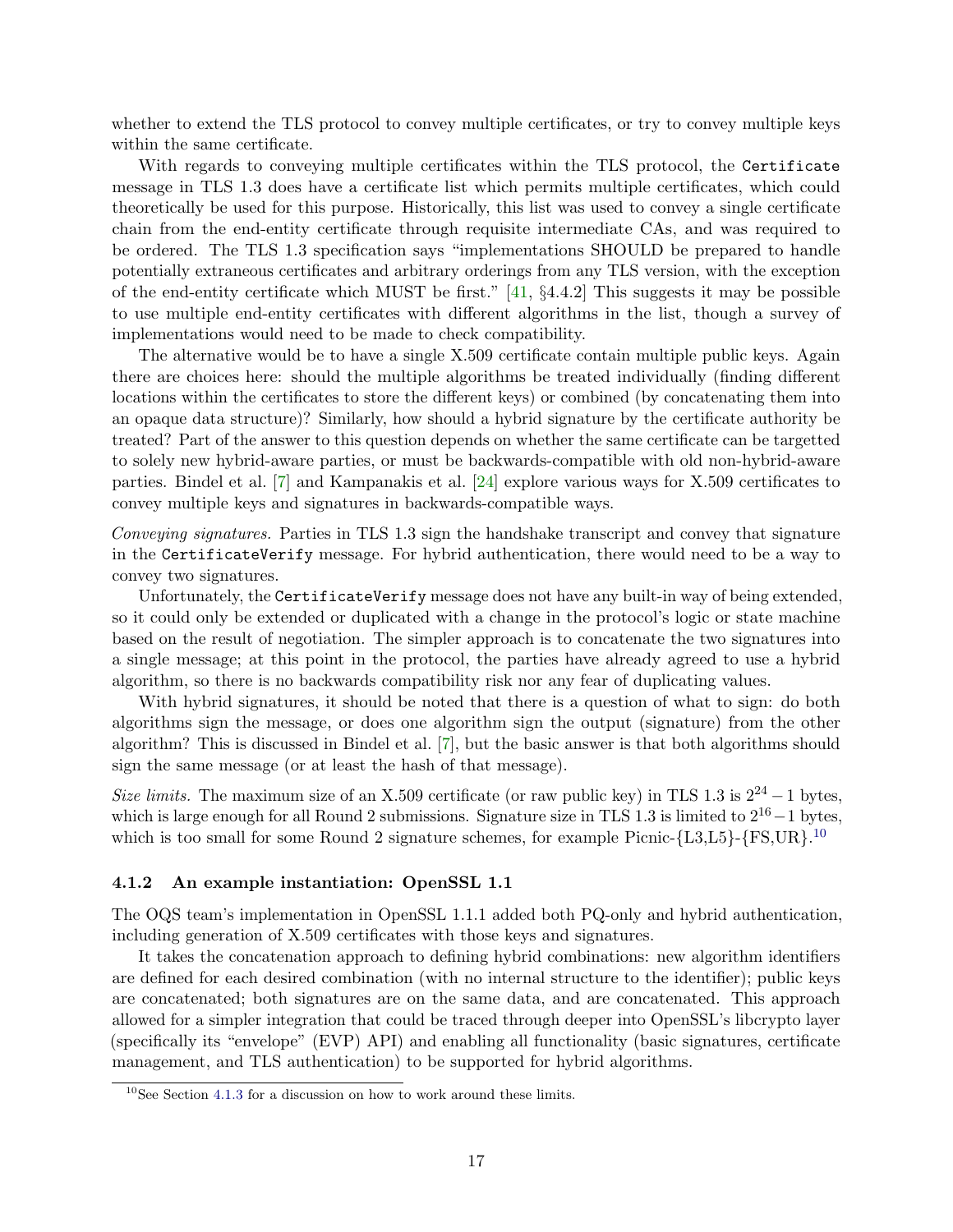Specifically for hybrid signatures, a traditional and a PQ signature are generated on the same data, and the resulting signatures are concatenated; the traditional and PQ keys are also concatenated when serialized. The signed data is first hashed using the SHA-2 hash function matching the security level of the PQ scheme (SHA-256 for NIST level 1, SHA-384 for NIST levels 2 or 3, SHA-512 for NIST levels 4 or 5) before being signed by the traditional algorithm (which can't support arbitrarily long messages), but is passed directly to the PQ signature API (which handles arbitrarily long messages, typically via hash-and-sign). The hybrid scheme is identified as a new combo scheme with a unique identifier. Currently, the traditional algorithms in hybrid mode are ECDSA with nistp256 and RSA-3072 with NIST level 1 PQ schemes, and ECDSA with nistp384 with level 3 schemes.

For the experimental results on authentication in TLS 1.3 using OpenSSL 1.1.1 reported in Table [2,](#page-4-0) the classical signature algorithm used was RSA-3072 and the key exchange method used was ECDH with the nistp256 curve. A single certificate was sent from the server to the client, representing either the scenario where a self-signed certificate is used, or the scenario where the certificate authority is pre-installed in the client, and only the end-entity certificate needs to be sent. In the certificates, the signing algorithm and subject public key algorithm were the same. Longer certificate chains with intermediate CAs were not tested.

#### <span id="page-17-0"></span>4.1.3 Lessons learned

Ease of implementation. As noted above, supporting post-quantum authentication requires support in more places through the codebase since certificates come into play.<sup>[11](#page-17-1)</sup> For hybrid, the concatenation approach of making combined algorithms allowed for a simpler implementation, since the hybrid signatures would be treated monolithically within the existing APIs, rather than needing to adapt every API to handle two certificates, two public keys, two signatures, etc.

Large PQ sizes. The OQS team encountered several different problems due to large PQ public key or signature sizes, some of which they were able to overcome, and some of which they were not. Recall that the maximum X.509 certificate size in TLS 1.3 is  $2^{24} - 1$  bytes, while the maximum signature size (in the CertificateVerify message) is  $2^{16} - 1$  bytes. However, OpenSSL 1.1.1's code base imposes some additional constraints:

- OpenSSL 1.1.1 limits the default maximum size of the Certificate message, which includes the chain of all X.509 certificates except the root, to  $102,400$  bytes,<sup>[12](#page-17-2)</sup> though this value can be set by a calling application at runtime.<sup>[13](#page-17-3)</sup> Raising this value to  $2^{24} - 1$  bytes allowed all remaining Rainbow schemes to work (though Rainbow-Ia-Cyclic and Ia-Cyclic-Compressed worked even without this fix).
- OpenSSL 1.1.1 limits the maximum size of a signature in the CertificateVerify message to  $2^{14}$  bytes. This is too small for many post-quantum signatures. Raising this value to  $2^{16} - 1,14$  $2^{16} - 1,14$  allowed the following schemes to work: Picnic-L1-{FS,UR}, Picnic2-{L3,L5}-FS, and all SPHINCS+ variants (though SPHINCS+ 128s variants worked even without this fix).

The Picnic-{L3,L5}-{FS,UR} schemes have signatures that exceed  $2^{16} - 1$  bytes, and thus cannot be be accommodated within the current TLS 1.3 specification. This is also the case for TLS 1.2. An earlier experimental version of the OQS fork of OpenSSL 1.0.2 included post-quantum authentication

<span id="page-17-1"></span><sup>&</sup>lt;sup>11</sup>Several people have asked us about using OpenSSL's ENGINE API for adding new algorithms. As far as we can tell, OpenSSL's ENGINE API can be used to add new implementations of existing algorithms, but cannot be used to add new algorithms, since algorithm identifiers, data structures, and framework code must be inserted manually into many places in the code.

<span id="page-17-3"></span><span id="page-17-2"></span><sup>&</sup>lt;sup>12</sup>[ssl/statem/statem](https://github.com/open-quantum-safe/openssl/blob/df33b99cebf97cc5c56c4ba6ded50fce51c0c2b9/ssl/statem/statem_clnt.c#L982)\_clnt.c, line 982, referencing [include/openssl/ssl.h](https://github.com/open-quantum-safe/openssl/blob/df33b99cebf97cc5c56c4ba6ded50fce51c0c2b9/include/openssl/ssl.h#L653) constant SSL\_MAX\_CERT\_LIST\_DEFAULT <sup>13</sup>Using the SSL\_CTX\_set\_max\_[cert](https://www.openssl.org/docs/man1.1.1/man3/SSL_CTX_set_max_cert_list.html)\_list function

<span id="page-17-4"></span> $14$ [ssl/statem/statem](https://github.com/open-quantum-safe/openssl/blob/df33b99cebf97cc5c56c4ba6ded50fce51c0c2b9/ssl/statem/statem_clnt.c#L984)\_clnt.c, line 984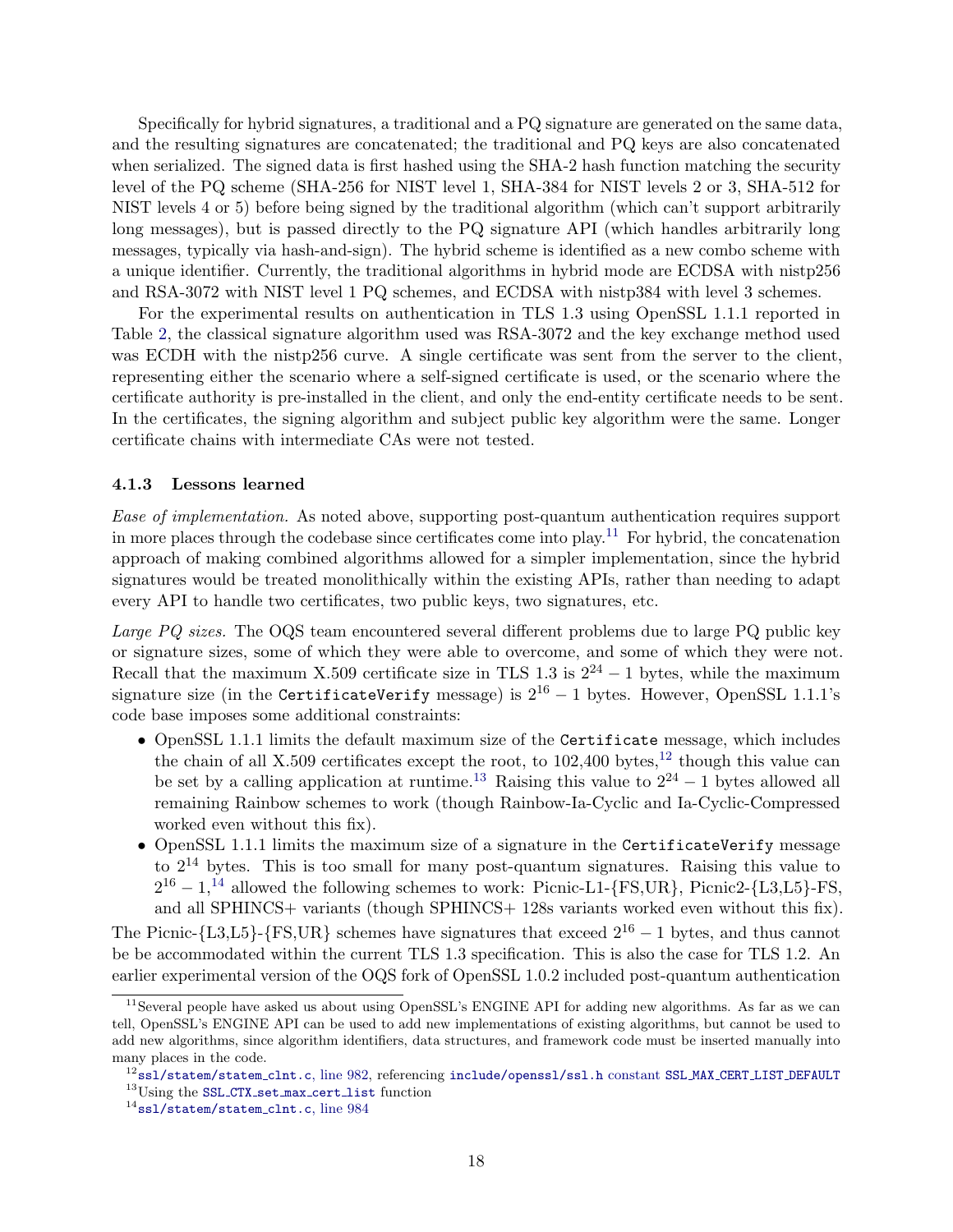in TLS 1.2, and the OQS team successfully patched the code to allow a larger signature size  $(2^{24} - 1$ rather than  $2^{16} - 1$  by increasing a 2-byte length field to a 3-byte length field), and were subsequently able to use larger signatures successfully. This suggests that the TLS 1.3 specification could be altered to allow larger signatures, although some flag must then be used to communicate that larger length fields are being used. This may however affect compatibility with middle boxes, for example.

# 4.2 Authentication in SSHv2

Now we examine adding post-quantum and hybrid authentication in SSHv2 via OpenSSH.

# 4.2.1 Design considerations

Negotiation. Similarly to negotiation of key exchange in SSHv2, authentication is negotiated using a list of comma-separated strings, to which we can add PQ algorithms and hybrid combinations as new strings.

Conveying public keys. SSHv2 primarily uses raw public keys for authentication. Each authentication method can define its own format for the "public key blob" value, so it is possible for hybrid authentication methods to provide distinct fields for each component value.

Conveying signatures. The signature value is also algorithm-defined, so can easily accommodate concatenated signatures.

Message sizes. Message lengths in SSHv2 are represented by 4-byte length fields, theoretically accommodating 232-byte messages, large enough for all Round 2 submissions. However, RFC 4253 [\[54,](#page-23-13) §6.1] only requires that implementations be able to process packets containing payloads of size 32,768 bytes, and "SHOULD" be able to process larger packets. This means that while some schemes pose a challenge for TLS 1.3, they may be usable with compliant SSHv2 implementations.

# 4.2.2 An example instantiation: OpenSSH 7.9

The implementation in OQS's fork of OpenSSH v7.9 added both PQ-only and hybrid authentication.

For hybrid modes, the basic approach is concatenation.

For negotiation, new key types have been defined for the hybrid cases, identified by concatenating algorithm names; the implementation supports RSA-3072 or ECDSA with nistp256 (for NIST level 1 schemes) or nistp384 (for NIST levels 2–5) as the traditional algorithm.

Public keys are serialized sequentially: the traditional key is serialized first, followed by the PQ one. The SSH key encoding contains all the length and serialization information, so the OpenSSH serialization for each type is called sequentially. These concatenated public keys are used both on the wire and in local keystores.

The traditional and PQ signature are generated on the same data, and the resulting signatures are concatenated. The OpenSSH signature code is called sequentially: the traditional handling is performed first (including hashing the signed data with the appropriate SHA-2 functions (SHA-256 for NIST level 1, SHA-384 for NIST levels 2 or 3)), followed by the PQ one (in which case the data is signed/verified directly).

For the experimental results on authentication in SSHv2 using OpenSSH 7.9 reported in Table [2,](#page-4-0) the hybrid signature algorithm used was ECDSA with nistp256 and the key exchange method used was ECDH with the nistp384 curve.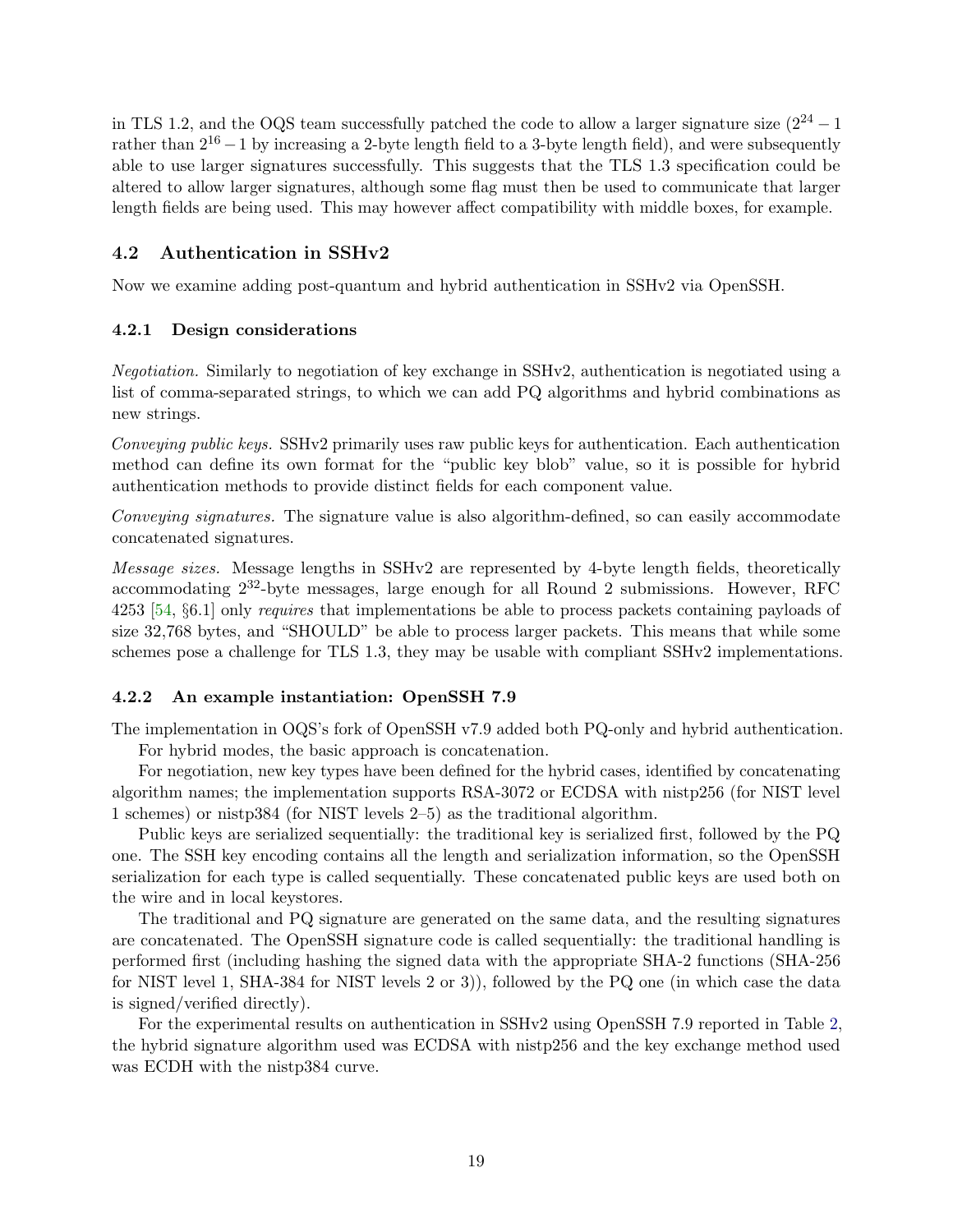### 4.2.3 Lessons learned

Ease of implementation. For the most part, as with key exchange in SSHv2, adding methods for post-quantum and hybrid authentication using concatenation was relatively straightforward, especially due to the lack of X.509 certificates. However the OQS team did encounter some difficulties with some larger algorithms that may be due to implementation challenges, as described below.

Usage scenario. A general observation that applies both in key exchange and in authentication is that users of SSH may be less sensitive to slow downs from larger communications sizes or slower cryptographic computations of some PQ schemes due to the 1-on-1 usage scenario of SSH with infrequently established connections, compared to a TLS-enabled web server handling many concurrent connections from various clients.

Large PQ sizes. As noted above, the SSHv2 spec can theoretically accommodate very large messages. However, OpenSSH has a variety of internal limits that prevent it from doing so, which were encountered in various ways with variants of the Rainbow scheme, which have the largest public keys among those tested. The Rainbow-Ia-Cyclic variants worked with OpenSSH directly. While the public key size of Rainbow-Ia-Classic (148,992 bytes) was smaller than OpenSSH's hard-coded **PACKET MAX SIZE** of  $2^{18}$  bytes, it did not work without some modifications to the code, but it was eventually successfully integrated. The OQS team could not get any other Rainbow III and V variants to work, including the Rainbow-IIIc-Cyclic variants whose public keys are smaller than the 2<sup>18</sup> bytes, but they could not trace through the sequence of failures in the code by the time of writing.

#### 5 Conclusion and future work

The case studies we explored provide a preliminary investigation into approaches for implementing post-quantum and hybrid key exchange and authentication in TLS 1.2, TLS 1.3, and SSH, but they are certainly not exhaustive.

Standards bodies employing hybrid cryptography will have to make choices for the various design considerations discussed in this document, and may make different choices depending on their scenarios.

The case studies revealed some challenges in TLS and SSH standards and implementations with respect to limits on message sizes for key exchange and signatures that may affect some Round 2 submissions. Some size limits were implementation-imposed limits, and increasing those implementation-specific limits within standards-compliant limits enabled some additional schemes to function. Note that increasing those limits may have deleterious effects on performance on resistance to denial of service attacks, and should be investigated further. Some size limits were imposed by the standards; in some cases implementations experimented with increasing those size limits beyond the standards, and had some preliminarily positive results, but doing so would in deployment require carefully negotiating the use of larger length fields, and still risks compatibility with middle boxes and other pieces of the infrastructure. A few failures in the experimental results reported are not fully diagnosed, and may be resolvable with further engineering effort.

The experimental results to date from the case studies explored the size impacts of post-quantum KEMs and post-quantum signature schemes independently. An obvious next step is to evaluate the  $O(n^2)$  combinations of KEMs and signatures for compliance with standards and implementation constraints.

The case studies above omitted some Round 2 submissions that have not yet been incorporated into their underlying frameworks. The OQS team intends to extend the OpenSSL and OpenSSH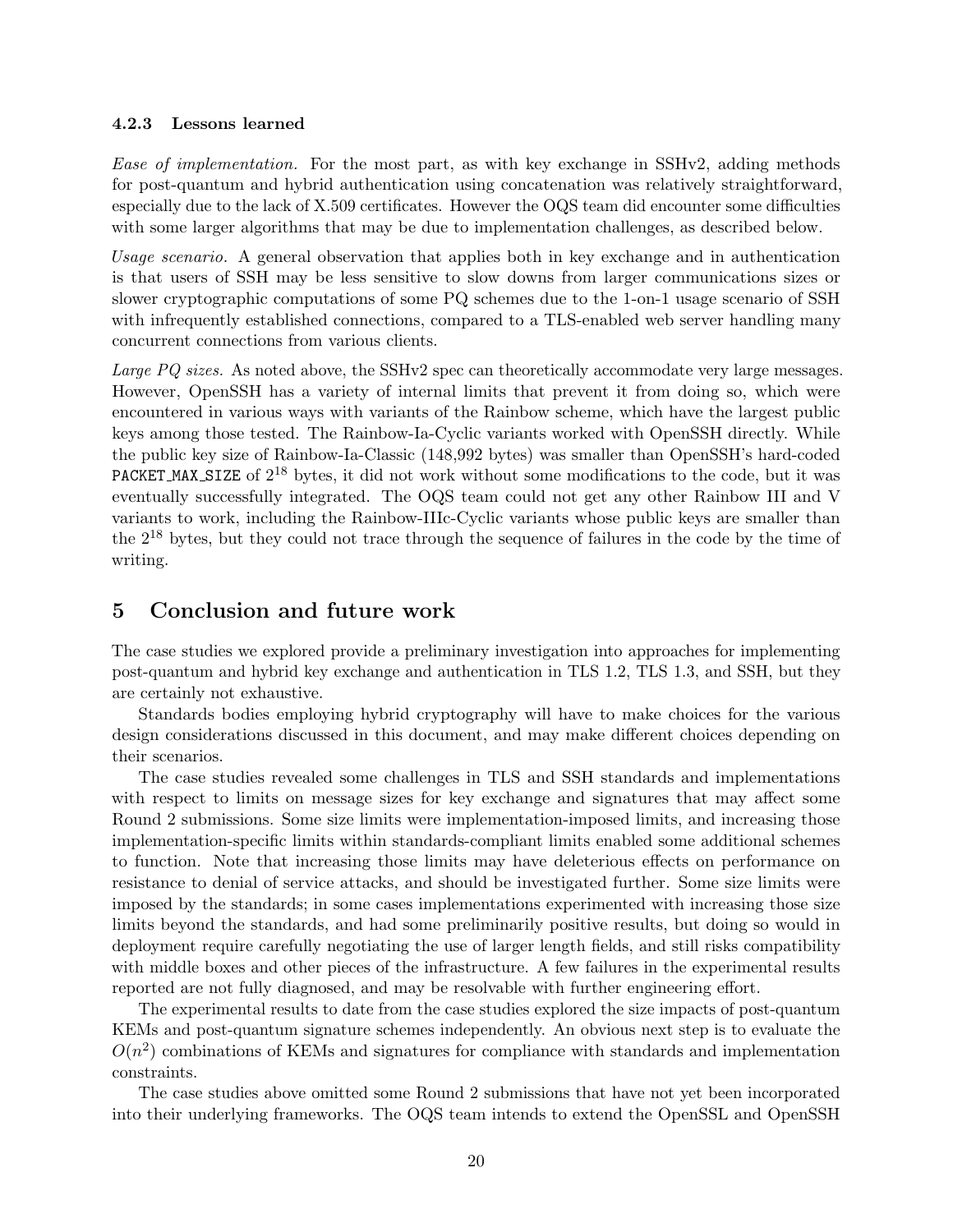implementations described in this report to include all Round 2 KEMs and signature schemes. The first step is to get all Round 2 KEMs and signature schemes into liboqs, which OQS is working towards with the help of the PQClean project [\[25\]](#page-22-11), and we welcome external contributors. Once in liboqs, the algorithms will be enabled in the OpenSSL and OpenSSH forks.

Beyond compliance with standards and implementation constraints, future steps include benchmarking network performance:

- Network performance in lab conditions: Following the methodology of  $[8, 9, 19]$  $[8, 9, 19]$  $[8, 9, 19]$  $[8, 9, 19]$  $[8, 9, 19]$ , how does latency and throughput behave on isolated networks in the lab?
- Network performance in more realistic conditions: Attempt to develop a simulation that reflects network conditions described by Langley [\[29\]](#page-22-12) to assess latency and throughput in more realistic network conditions.

There are many other network protocols and applications also of interest for the post-quantum transition.

# Acknowledgments

This ideas in this document are based on discussions with many people, including Matthew Campagna, Shay Gueron, and Torben Hansen (Amazon Web Services); Christopher Wood; Michele Mosca and John Schanck (University of Waterloo); and others. Goutam Tamvada assisted with some of the data collection.

Contributors to the Open Quantum Safe projects described in this document are listed on the relevant GitHub sites [\[35,](#page-22-19) [36,](#page-22-10) [37,](#page-22-7) [38\]](#page-22-9), and include: Nicholas Allen, Maxime Anvari, Mira Belenkiy, Ben Davies, Nir Drucker, Javad Doliskani, Vlad Gheorghiu, Shay Gueron, Torben Hansen, Andrew Hopkins, Kevin Kane, Karl Knopf, Tancr`ede Lepoint, Shravan Mishra, Christian Paquin, Alex Parent, Peter Schwabe, Douglas Stebila, John Underhill, and Sebastian Verschoor.

The PQ algorithm implementations used in the experiments are directly or indirectly from the original NIST submission teams. Some of the PQ algorithm implementations in liboqs come indirectly via the PQClean project by Matthias J. Kannwischer, Joost Rijneveld, Peter Schwabe, and Thom Wiggers (Radboud University) and D.S.

The Open Quantum Safe project has received funding from Amazon Web Services and the Tutte Institute for Mathematics and Computing, and in-kind contributions of developer time from Amazon Web Services, Cisco Systems, evolutionQ, and Microsoft Research. D.S. is supported in part by Natural Sciences and Engineering Research Council (NSERC) of Canada Discovery grant RGPIN-2016-05146 and a NSERC Discovery Accelerator Supplement.

# References

- <span id="page-20-3"></span>[1] M. Albrecht, C. Cid, K. G. Paterson, C. J. Tjhai, and M. Tomlinson. NTS-KEM, 2019. URL: <https://nts-kem.io/>.
- <span id="page-20-0"></span>[2] Amazon Web Services. s2n. <https://github.com/awslabs/s2n>, 2014.
- <span id="page-20-2"></span>[3] Apache Software Foundation. Apache HTTP server project (httpd). URL: <https://httpd.apache.org>.
- <span id="page-20-4"></span>[4] D. J. Bernstein, T. Chou, T. Lange, I. von Maurich, R. Misoczki, R. Niederhagen, E. Persichetti, C. Peters, P. Schwabe, N. Sendrier, J. Szefer, and W. Wang. Classic McEliece: conservative code-based cryptography, 2019. URL: <https://classic.mceliece.org/>.
- <span id="page-20-1"></span>[5] N. Bindel, J. Brendel, M. Fischlin, B. Goncalves, and D. Stebila. Hybrid key encapsulation mechanisms and authenticated key exchange. Cryptology ePrint Archive, Report 2018/903, 2018. [https://eprint.](https://eprint.iacr.org/2018/903) [iacr.org/2018/903](https://eprint.iacr.org/2018/903).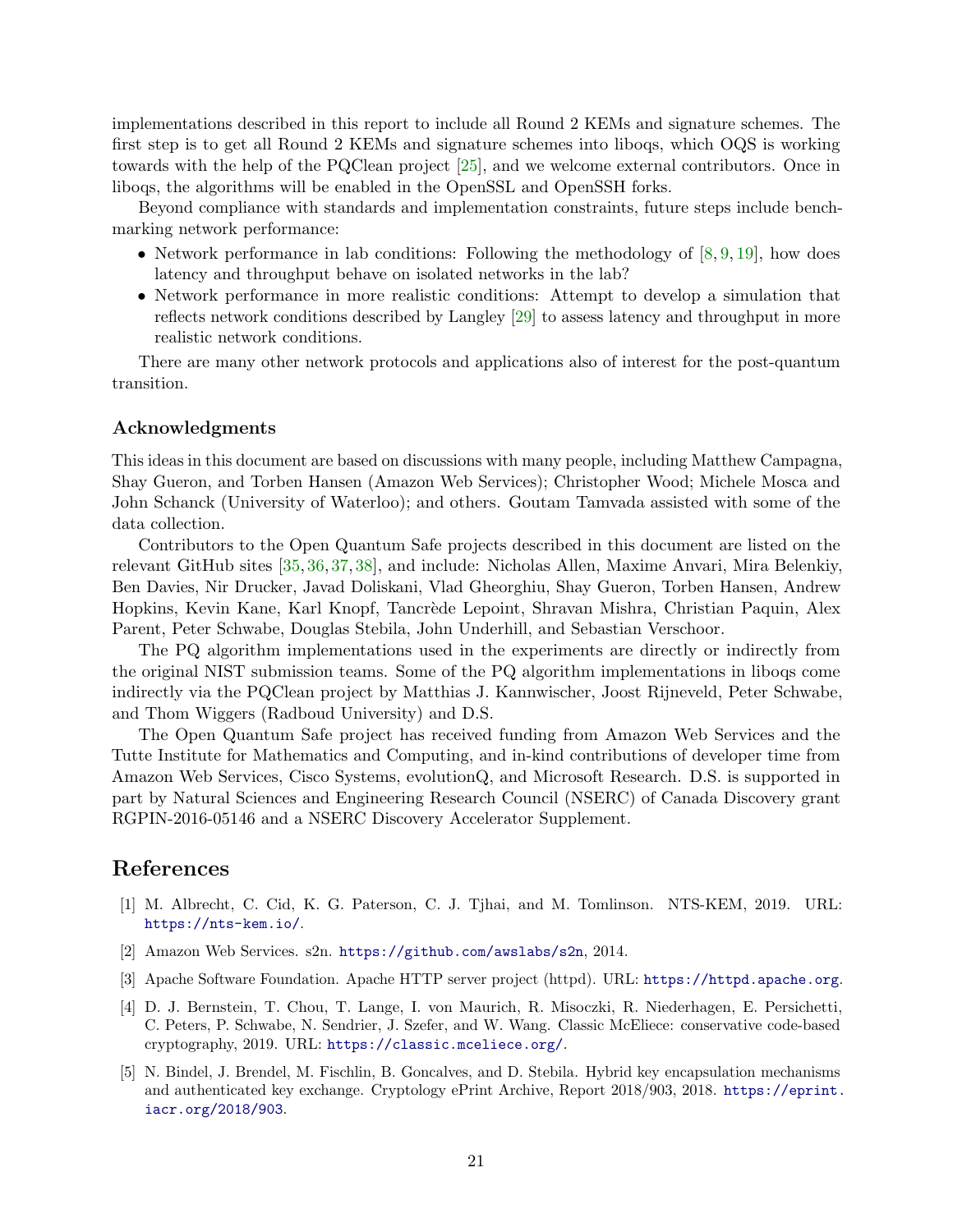- <span id="page-21-11"></span>[6] N. Bindel, J. Brendel, M. Fischlin, B. Goncalves, and D. Stebila. Hybrid key encapsulation mechanisms and authenticated key exchange. In J. Ding and R. Steinwandt, editors, Post-Quantum Cryptography - 10th International Conference, PQCrypto 2019. Springer, May 2019.
- <span id="page-21-12"></span>[7] N. Bindel, U. Herath, M. McKague, and D. Stebila. Transitioning to a quantum-resistant public key infrastructure. In T. Lange and T. Takagi, editors, Post-Quantum Cryptography - 8th International Workshop, PQCrupto 2017, pages 384-405. Springer, Heidelberg, 2017. [doi:10.1007/978-3-319-59879-6\\_22](http://dx.doi.org/10.1007/978-3-319-59879-6_22).
- <span id="page-21-4"></span>[8] J. W. Bos, C. Costello, L. Ducas, I. Mironov, M. Naehrig, V. Nikolaenko, A. Raghunathan, and D. Stebila. Frodo: Take off the ring! Practical, quantum-secure key exchange from LWE. In E. R. Weippl, S. Katzenbeisser, C. Kruegel, A. C. Myers, and S. Halevi, editors, ACM CCS 2016, pages 1006–1018. ACM Press, Oct. 2016. [doi:10.1145/2976749.2978425](http://dx.doi.org/10.1145/2976749.2978425).
- <span id="page-21-5"></span>[9] J. W. Bos, C. Costello, M. Naehrig, and D. Stebila. Post-quantum key exchange for the TLS protocol from the ring learning with errors problem. In 2015 IEEE Symposium on Security and Privacy, pages 553–570. IEEE Computer Society Press, May 2015. [doi:10.1109/SP.2015.40](http://dx.doi.org/10.1109/SP.2015.40).
- <span id="page-21-6"></span>[10] M. Braithwaite. Experimenting with post-quantum cryptography, July 2016. URL: [https://security.](https://security.googleblog.com/2016/07/experimenting-with-post-quantum.html) [googleblog.com/2016/07/experimenting-with-post-quantum.html](https://security.googleblog.com/2016/07/experimenting-with-post-quantum.html).
- <span id="page-21-2"></span>[11] M. Campagna and E. Crockett. Hybrid Post-Quantum Key Encapsulation Methods (PQ KEM) for Transport Layer Security 1.2 (TLS). Internet-Draft draft-campagna-tls-bike-sike-hybrid-01, Internet Engineering Task Force, May 2019. Work in Progress. URL: [https://datatracker.ietf.org/doc/](https://datatracker.ietf.org/doc/html/draft-campagna-tls-bike-sike-hybrid-01) [html/draft-campagna-tls-bike-sike-hybrid-01](https://datatracker.ietf.org/doc/html/draft-campagna-tls-bike-sike-hybrid-01).
- <span id="page-21-1"></span>[12] M. Campagna, editor. Quantum safe cryptography and security: An introduction, benefits, enablers and challengers. Technical Report 8, June 2015. URL: [https://www.etsi.org/images/files/](https://www.etsi.org/images/files/ETSIWhitePapers/QuantumSafeWhitepaper.pdf) [ETSIWhitePapers/QuantumSafeWhitepaper.pdf](https://www.etsi.org/images/files/ETSIWhitePapers/QuantumSafeWhitepaper.pdf).
- <span id="page-21-0"></span>[13] P. Chown. Advanced Encryption Standard (AES) ciphersuites for Transport Layer Security (TLS). RFC 3268, July 2002. URL: <https://rfc-editor.org/rfc/rfc3268.txt>, [doi:10.17487/RFC3268](http://dx.doi.org/10.17487/RFC3268).
- <span id="page-21-8"></span>[14] Y. Dodis and J. Katz. Chosen-ciphertext security of multiple encryption. In J. Kilian, editor, TCC 2005, volume 3378 of LNCS, pages 188–209. Springer, Heidelberg, Feb. 2005. [doi:10.1007/](http://dx.doi.org/10.1007/978-3-540-30576-7_11) [978-3-540-30576-7\\_11](http://dx.doi.org/10.1007/978-3-540-30576-7_11).
- <span id="page-21-13"></span>[15] K. Easterbrook, K. Kane, B. LaMacchia, D. Shumow, and G. Zaverucha. Post-quantum cryptography VPN, May 2018. URL: [https://www.microsoft.com/en-us/research/project/](https://www.microsoft.com/en-us/research/project/post-quantum-crypto-vpn/) [post-quantum-crypto-vpn/](https://www.microsoft.com/en-us/research/project/post-quantum-crypto-vpn/).
- <span id="page-21-7"></span>[16] S. Even and O. Goldreich. On the power of cascade ciphers. In D. Chaum, editor, CRYPTO'83, pages 43–50. Plenum Press, New York, USA, 1983.
- <span id="page-21-3"></span>[17] S. Fluhrer, D. McGrew, P. Kampanakis, and V. Smyslov. Postquantum preshared keys for IKEv2. Internet-Draft draft-ietf-ipsecme-qr-ikev2-08, Internet Engineering Task Force, Mar. 2019. Work in Progress. URL: <https://datatracker.ietf.org/doc/html/draft-ietf-ipsecme-qr-ikev2-08>.
- <span id="page-21-10"></span>[18] F. Giacon, F. Heuer, and B. Poettering. KEM combiners. In M. Abdalla and R. Dahab, editors, PKC 2018, Part I, volume 10769 of LNCS, pages 190–218. Springer, Heidelberg, Mar. 2018. [doi:](http://dx.doi.org/10.1007/978-3-319-76578-5_7) [10.1007/978-3-319-76578-5\\_7](http://dx.doi.org/10.1007/978-3-319-76578-5_7).
- <span id="page-21-15"></span>[19] V. Gupta, D. Stebila, S. Fung, S. C. Shantz, N. Gura, and H. Eberle. Speeding up secure web transactions using elliptic curve cryptography. In NDSS 2004. The Internet Society, Feb. 2004.
- <span id="page-21-14"></span>[20] T. Hansen, M. Campagna, and E. Crockett. Pre-draft: Hybrid key exchange integration in the Secure Shell transport layer, June 2018. URL: [https://github.com/open-quantum-safe/openssh-portable/](https://github.com/open-quantum-safe/openssh-portable/blob/OQS-master/ietf_pre_draft_sike_bike_hybrid_kex.txt) [blob/OQS-master/ietf\\_pre\\_draft\\_sike\\_bike\\_hybrid\\_kex.txt](https://github.com/open-quantum-safe/openssh-portable/blob/OQS-master/ietf_pre_draft_sike_bike_hybrid_kex.txt).
- <span id="page-21-9"></span>[21] D. Harnik, J. Kilian, M. Naor, O. Reingold, and A. Rosen. On robust combiners for oblivious transfer and other primitives. In R. Cramer, editor, EUROCRYPT 2005, volume 3494 of LNCS, pages 96–113. Springer, Heidelberg, May 2005. [doi:10.1007/11426639\\_6](http://dx.doi.org/10.1007/11426639_6).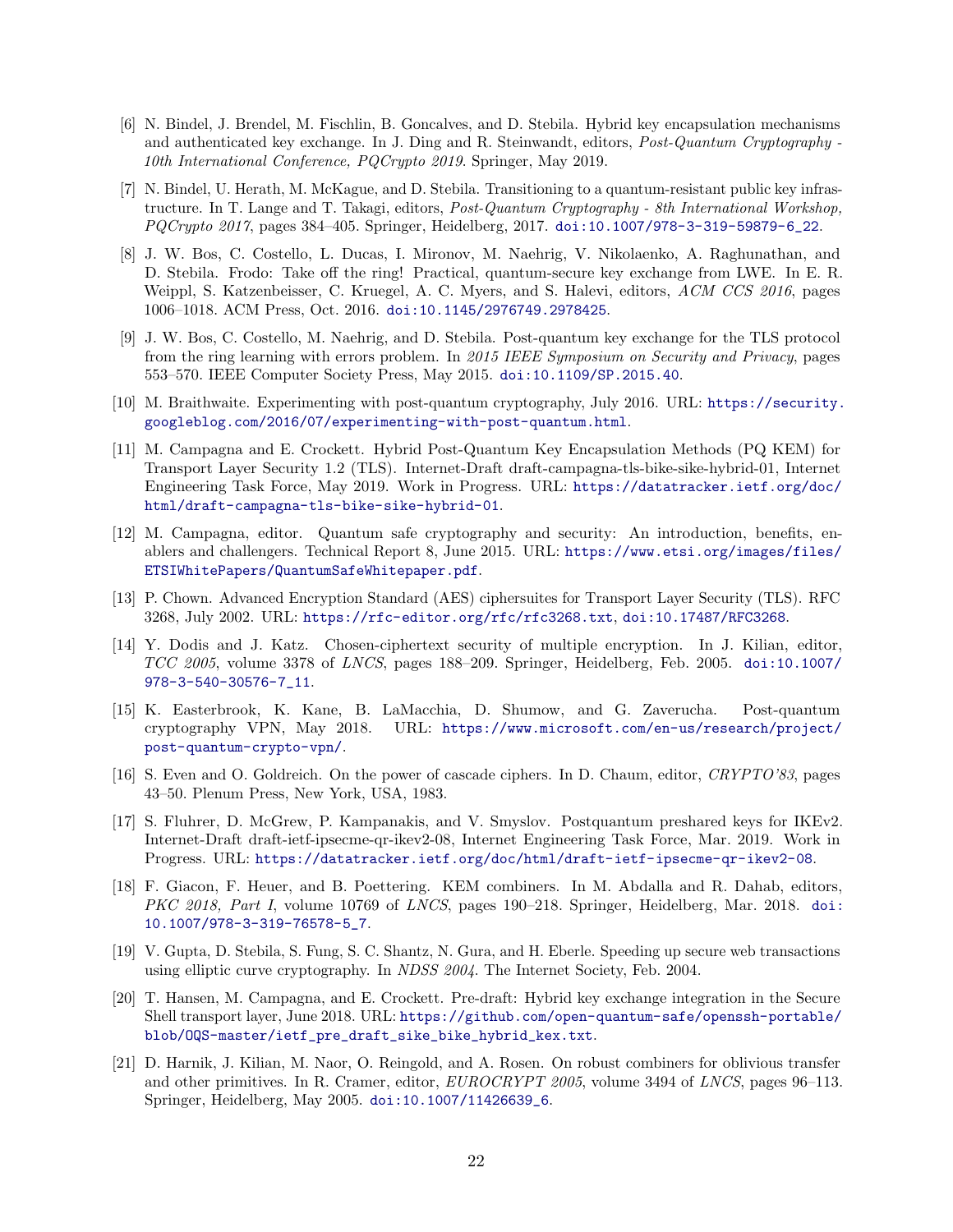- <span id="page-22-5"></span>[22] P. E. Hoffman. The transition from classical to post-quantum cryptography. Internet-Draft draft-hoffmanc2pq-05, Internet Engineering Task Force, May 2019. Work in Progress. URL: [https://datatracker.](https://datatracker.ietf.org/doc/html/draft-hoffman-c2pq-05) [ietf.org/doc/html/draft-hoffman-c2pq-05](https://datatracker.ietf.org/doc/html/draft-hoffman-c2pq-05).
- <span id="page-22-17"></span>[23] K. Igoe and D. Stebila. X.509v3 certificates for Secure Shell authentication. RFC 6187, Mar. 2011. URL: <https://rfc-editor.org/rfc/rfc6187.txt>, [doi:10.17487/RFC6187](http://dx.doi.org/10.17487/RFC6187).
- <span id="page-22-18"></span>[24] P. Kampanakis, P. Panburana, E. Daw, and D. V. Geest. The viability of post-quantum X.509 certificates. Cryptology ePrint Archive, Report 2018/063, 2018. <https://eprint.iacr.org/2018/063>.
- <span id="page-22-11"></span>[25] M. J. Kannwischer, J. Rijneveld, P. Schwabe, D. Stebila, and T. Wiggers. The PQClean project, May 2019. URL: <https://github.com/PQClean/PQClean>.
- <span id="page-22-6"></span>[26] F. Kiefer and K. Kwiatkowski. Hybrid ECDHE-SIDH key exchange for TLS. Internet-Draft draftkiefer-tls-ecdhe-sidh-00, Internet Engineering Task Force, Nov. 2018. Work in Progress. URL: [https:](https://datatracker.ietf.org/doc/html/draft-kiefer-tls-ecdhe-sidh-00) [//datatracker.ietf.org/doc/html/draft-kiefer-tls-ecdhe-sidh-00](https://datatracker.ietf.org/doc/html/draft-kiefer-tls-ecdhe-sidh-00).
- <span id="page-22-3"></span>[27] A. Langley. Forward secrecy for Google HTTPS, Dec. 2011. URL: [https://www.imperialviolet.org/](https://www.imperialviolet.org/2011/11/22/forwardsecret.html) [2011/11/22/forwardsecret.html](https://www.imperialviolet.org/2011/11/22/forwardsecret.html).
- <span id="page-22-8"></span>[28] A. Langley. CECPQ2, Dec. 2018. URL: <https://www.imperialviolet.org/2018/12/12/cecpq2.html>.
- <span id="page-22-12"></span>[29] A. Langley. Post-quantum confidentiality for TLS, Apr. 2018. URL: [https://www.imperialviolet.](https://www.imperialviolet.org/2018/04/11/pqconftls.html) [org/2018/04/11/pqconftls.html](https://www.imperialviolet.org/2018/04/11/pqconftls.html).
- <span id="page-22-2"></span>[30] B. Moeller, N. Bolyard, V. Gupta, S. Blake-Wilson, and C. Hawk. Elliptic curve cryptography (ECC) cipher suites for Transport Layer Security (TLS). RFC 4492, May 2006. URL: [https://rfc-editor.](https://rfc-editor.org/rfc/rfc4492.txt) [org/rfc/rfc4492.txt](https://rfc-editor.org/rfc/rfc4492.txt), [doi:10.17487/RFC4492](http://dx.doi.org/10.17487/RFC4492).
- <span id="page-22-1"></span>[31] National Institute of Standards and Technology. Specification for the Digital Signature Standard (DSS). Federal Information Professing Standards (FIPS) 186-2, Jan. 2000. URL: [https://csrc.nist.gov/CSRC/media/Publications/fips/186/2/archive/2001-10-05/](https://csrc.nist.gov/CSRC/media/Publications/fips/186/2/archive/2001-10-05/documents/fips186-2-change1.pdf) [documents/fips186-2-change1.pdf](https://csrc.nist.gov/CSRC/media/Publications/fips/186/2/archive/2001-10-05/documents/fips186-2-change1.pdf).
- <span id="page-22-0"></span>[32] National Institute of Standards and Technology. Specification for the Advanced Encryption Standard (AES). Federal Information Professing Standards (FIPS) 197, Nov. 2001. URL: [https://csrc.nist.](https://csrc.nist.gov/csrc/media/publications/fips/197/final/documents/fips-197.pdf) [gov/csrc/media/publications/fips/197/final/documents/fips-197.pdf](https://csrc.nist.gov/csrc/media/publications/fips/197/final/documents/fips-197.pdf).
- <span id="page-22-4"></span>[33] National Institute of Standards and Technology. Specification for the Secure Hash Standard. Federal Information Professing Standards (FIPS) 180-2, Aug. 2002. URL: [https://csrc.nist.gov/CSRC/](https://csrc.nist.gov/CSRC/media/Publications/fips/180/2/archive/2002-08-01/documents/fips180-2.pdf) [media/Publications/fips/180/2/archive/2002-08-01/documents/fips180-2.pdf](https://csrc.nist.gov/CSRC/media/Publications/fips/180/2/archive/2002-08-01/documents/fips180-2.pdf).
- <span id="page-22-16"></span>[34] NGINX, Inc. nginx. URL: <https://www.nginx.com/>.
- <span id="page-22-19"></span>[35] Open Quantum Safe Project. liboqs, July 2019. URL: [https://github.com/open-quantum-safe/](https://github.com/open-quantum-safe/liboqs) [liboqs](https://github.com/open-quantum-safe/liboqs).
- <span id="page-22-10"></span>[36] Open Quantum Safe Project. OQS-OpenSSH, July 2019. URL: [https://github.com/](https://github.com/open-quantum-safe/openssh-portable) [open-quantum-safe/openssh-portable](https://github.com/open-quantum-safe/openssh-portable).
- <span id="page-22-7"></span>[37] Open Quantum Safe Project. OQS-OpenSSL 1 0 2-stable, July 2019. URL: [https://github.com/](https://github.com/open-quantum-safe/openssl/tree/OQS-OpenSSL_1_0_2-stable) [open-quantum-safe/openssl/tree/OQS-OpenSSL\\_1\\_0\\_2-stable](https://github.com/open-quantum-safe/openssl/tree/OQS-OpenSSL_1_0_2-stable).
- <span id="page-22-9"></span>[38] Open Quantum Safe Project. OQS-OpenSSL1111-stable, July 2019. URL: [https://github.com/](https://github.com/open-quantum-safe/openssl/tree/OQS-OpenSSL_1_1_1-stable) [open-quantum-safe/openssl/tree/OQS-OpenSSL\\_1\\_1\\_1-stable](https://github.com/open-quantum-safe/openssl/tree/OQS-OpenSSL_1_1_1-stable).
- <span id="page-22-14"></span>[39] OpenVPN. OpenVPN. URL: <https://openvpn.net>.
- <span id="page-22-13"></span>[40] Qualys SSL Labs. SSL pulse, June 2019. URL: <https://www.ssllabs.com/ssl-pulse/>.
- <span id="page-22-15"></span>[41] E. Rescorla. The Transport Layer Security (TLS) Protocol Version 1.3. RFC 8446, Aug. 2018. URL: <https://rfc-editor.org/rfc/rfc8446.txt>, [doi:10.17487/RFC8446](http://dx.doi.org/10.17487/RFC8446).